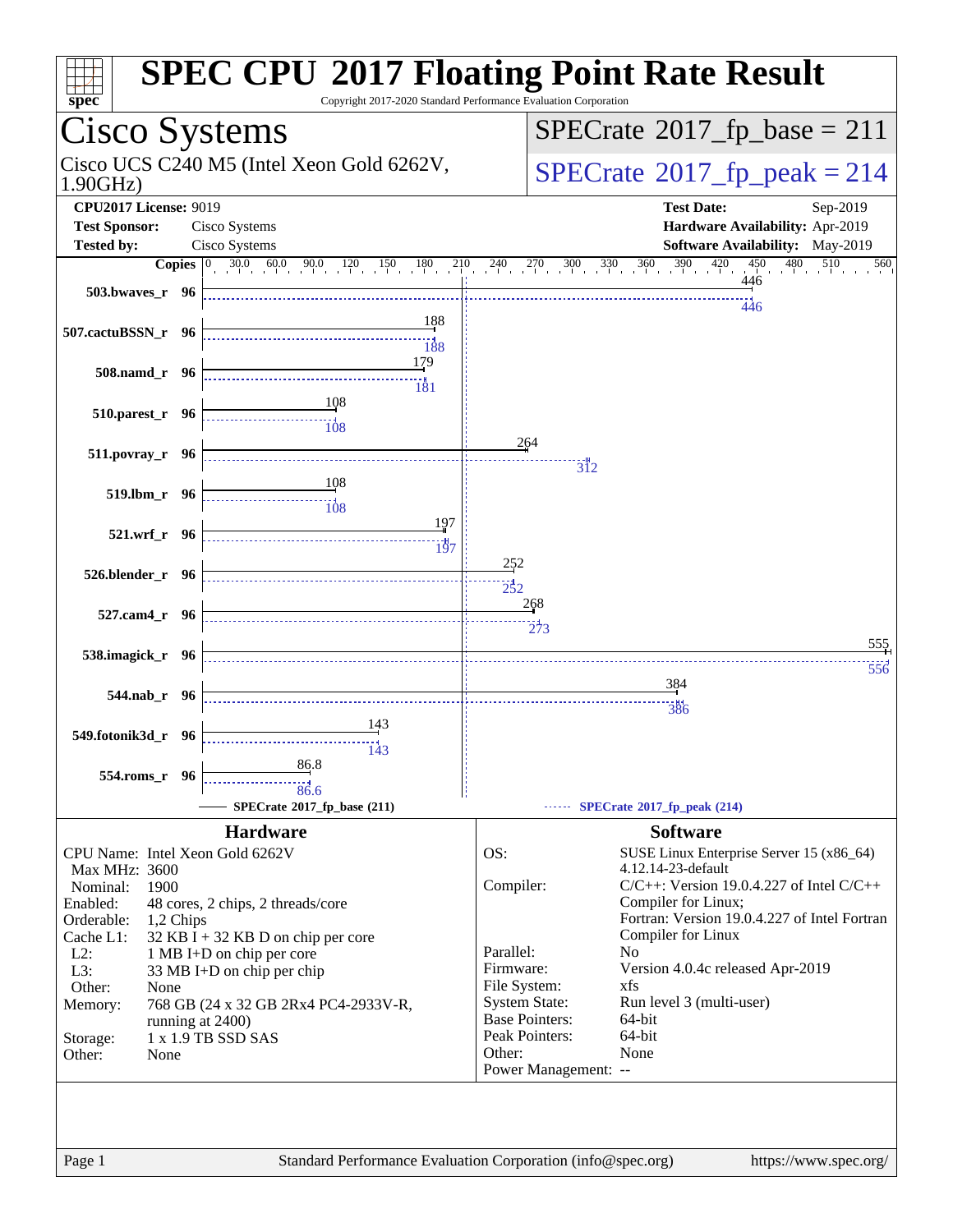

Copyright 2017-2020 Standard Performance Evaluation Corporation

## Cisco Systems

1.90GHz) Cisco UCS C240 M5 (Intel Xeon Gold 6262V,  $\vert$ [SPECrate](http://www.spec.org/auto/cpu2017/Docs/result-fields.html#SPECrate2017fppeak)®[2017\\_fp\\_peak = 2](http://www.spec.org/auto/cpu2017/Docs/result-fields.html#SPECrate2017fppeak)14

 $SPECrate@2017_fp\_base = 211$  $SPECrate@2017_fp\_base = 211$ 

**[CPU2017 License:](http://www.spec.org/auto/cpu2017/Docs/result-fields.html#CPU2017License)** 9019 **[Test Date:](http://www.spec.org/auto/cpu2017/Docs/result-fields.html#TestDate)** Sep-2019 **[Test Sponsor:](http://www.spec.org/auto/cpu2017/Docs/result-fields.html#TestSponsor)** Cisco Systems **[Hardware Availability:](http://www.spec.org/auto/cpu2017/Docs/result-fields.html#HardwareAvailability)** Apr-2019 **[Tested by:](http://www.spec.org/auto/cpu2017/Docs/result-fields.html#Testedby)** Cisco Systems **[Software Availability:](http://www.spec.org/auto/cpu2017/Docs/result-fields.html#SoftwareAvailability)** May-2019

#### **[Results Table](http://www.spec.org/auto/cpu2017/Docs/result-fields.html#ResultsTable)**

|                                        | <b>Base</b>   |                |       |                |            | <b>Peak</b>    |       |               |                |              |                |              |                |              |
|----------------------------------------|---------------|----------------|-------|----------------|------------|----------------|-------|---------------|----------------|--------------|----------------|--------------|----------------|--------------|
| <b>Benchmark</b>                       | <b>Copies</b> | <b>Seconds</b> | Ratio | <b>Seconds</b> | Ratio      | <b>Seconds</b> | Ratio | <b>Copies</b> | <b>Seconds</b> | <b>Ratio</b> | <b>Seconds</b> | <b>Ratio</b> | <b>Seconds</b> | <b>Ratio</b> |
| 503.bwaves_r                           | 96            | 2160           | 446   | 2159           | 446        | 2161           | 446   | 96            | 2158           | 446          | 2161           | 446          | 2160           | 446          |
| 507.cactuBSSN r                        | 96            | 646            | 188   | 647            | <b>188</b> | 648            | 188   | 96            | 647            | <b>188</b>   | 647            | 188          | 646            | 188          |
| $508$ .namd $r$                        | 96            | 508            | 180   | 510            | 179        | 510            | 179   | 96            | 504            | <b>181</b>   | 503            | 181          | 508            | 180          |
| $510.parest_r$                         | 96            | 2315           | 108   | 2325           | <b>108</b> | 2335           | 108   | 96            | 2327           | 108          | 2339           | 107          | 2331           | <b>108</b>   |
| 511.povray_r                           | 96            | 850            | 264   | 856            | 262        | 850            | 264   | 96            | 714            | 314          | 721            | 311          | 718            | 312          |
| 519.1bm r                              | 96            | 937            | 108   | 937            | 108        | 937            | 108   | 96            | 937            | 108          | 937            | 108          | 938            | 108          |
| $521$ .wrf r                           | 96            | 1094           | 197   | 1090           | 197        | 1102           | 195   | 96            | 1079           | 199          | 1094           | 197          | 1090           | <u>197</u>   |
| 526.blender r                          | 96            | 580            | 252   | 580            | 252        | 579            | 252   | 96            | 579            | 252          | 581            | 252          | 580            | 252          |
| 527.cam4 r                             | 96            | 625            | 269   | 627            | 268        | 625            | 268   | 96            | 615            | 273          | 615            | 273          | 615            | 273          |
| 538.imagick_r                          | 96            | 427            | 559   | 431            | 554        | 430            | 555   | 96            | 429            | 556          | 429            | 556          | 429            | 556          |
| $544$ .nab_r                           | 96            | 419            | 385   | 420            | 384        | 420            | 384   | 96            | 420            | 384          | 418            | 386          | 414            | 390          |
| 549.fotonik3d r                        | 96            | 2624           | 143   | 2624           | 143        | 2627           | 142   | 96            | 2624           | <u>143</u>   | 2624           | 143          | 2624           | 143          |
| $554$ .roms r                          | 96            | 1759           | 86.7  | 1754           | 87.0       | 1757           | 86.8  | 96            | 1759           | 86.7         | 1761           | 86.6         | 1766           | 86.4         |
| $SPECrate$ <sup>®</sup> 2017_fp_base = |               |                | 211   |                |            |                |       |               |                |              |                |              |                |              |

**[SPECrate](http://www.spec.org/auto/cpu2017/Docs/result-fields.html#SPECrate2017fppeak)[2017\\_fp\\_peak =](http://www.spec.org/auto/cpu2017/Docs/result-fields.html#SPECrate2017fppeak) 214**

Results appear in the [order in which they were run.](http://www.spec.org/auto/cpu2017/Docs/result-fields.html#RunOrder) Bold underlined text [indicates a median measurement.](http://www.spec.org/auto/cpu2017/Docs/result-fields.html#Median)

#### **[Submit Notes](http://www.spec.org/auto/cpu2017/Docs/result-fields.html#SubmitNotes)**

 The numactl mechanism was used to bind copies to processors. The config file option 'submit' was used to generate numactl commands to bind each copy to a specific processor. For details, please see the config file.

#### **[Operating System Notes](http://www.spec.org/auto/cpu2017/Docs/result-fields.html#OperatingSystemNotes)**

Stack size set to unlimited using "ulimit -s unlimited"

#### **[General Notes](http://www.spec.org/auto/cpu2017/Docs/result-fields.html#GeneralNotes)**

Environment variables set by runcpu before the start of the run: LD\_LIBRARY\_PATH = "/home/cpu2017/lib/intel64"

 Binaries compiled on a system with 1x Intel Core i9-7900X CPU + 32GB RAM memory using Redhat Enterprise Linux 7.5 Transparent Huge Pages enabled by default Prior to runcpu invocation Filesystem page cache synced and cleared with: sync; echo 3> /proc/sys/vm/drop\_caches runcpu command invoked through numactl i.e.: numactl --interleave=all runcpu <etc> NA: The test sponsor attests, as of date of publication, that CVE-2017-5754 (Meltdown) is mitigated in the system as tested and documented.

**(Continued on next page)**

| Standard Performance Evaluation Corporation (info@spec.org)<br>https://www.spec.org/ |
|--------------------------------------------------------------------------------------|
|--------------------------------------------------------------------------------------|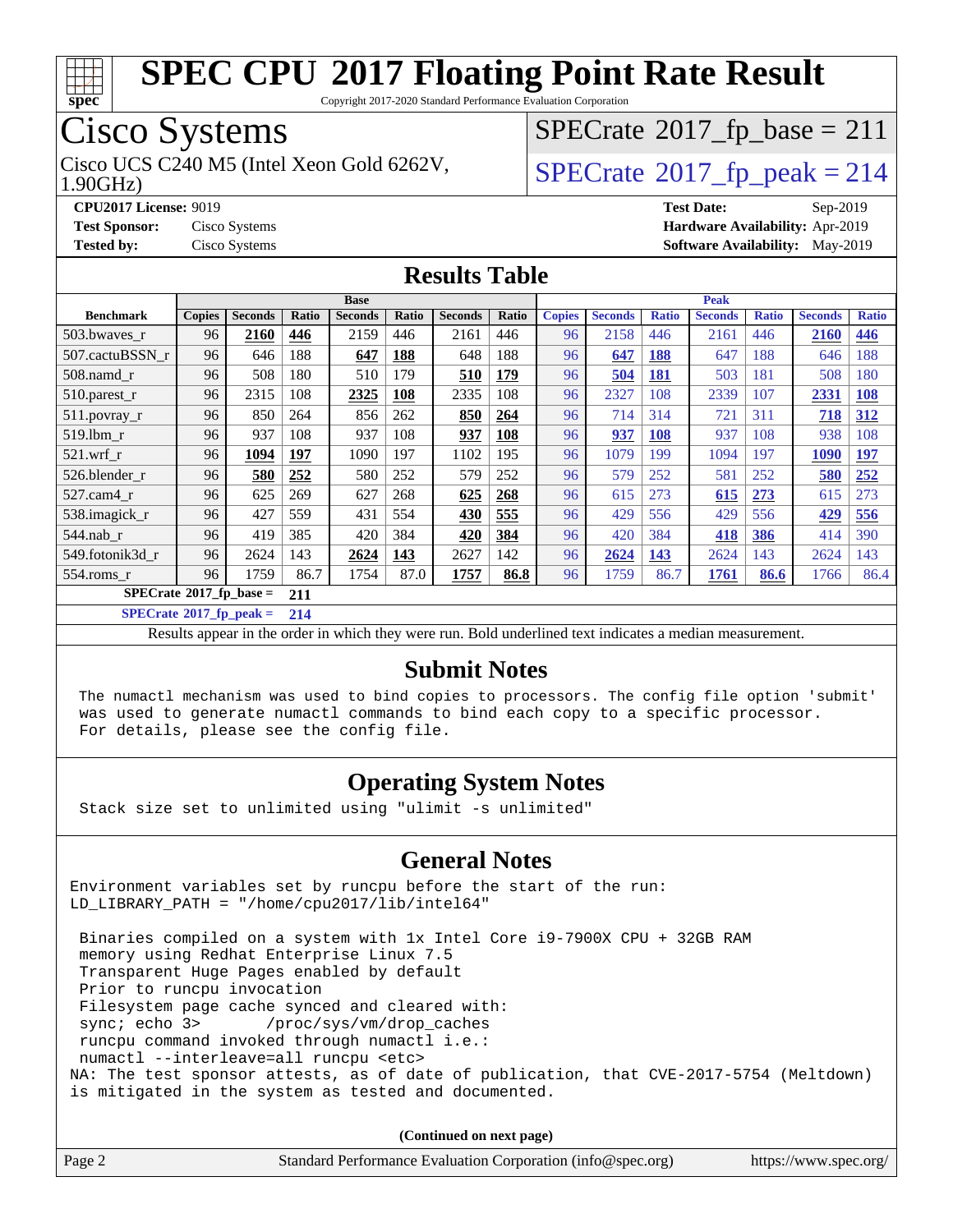

Copyright 2017-2020 Standard Performance Evaluation Corporation

## Cisco Systems

Cisco UCS C240 M5 (Intel Xeon Gold 6262V,  $\vert$ [SPECrate](http://www.spec.org/auto/cpu2017/Docs/result-fields.html#SPECrate2017fppeak)®[2017\\_fp\\_peak = 2](http://www.spec.org/auto/cpu2017/Docs/result-fields.html#SPECrate2017fppeak)14

 $SPECTate@2017_fp\_base = 211$ 

1.90GHz)

**[Test Sponsor:](http://www.spec.org/auto/cpu2017/Docs/result-fields.html#TestSponsor)** Cisco Systems **[Hardware Availability:](http://www.spec.org/auto/cpu2017/Docs/result-fields.html#HardwareAvailability)** Apr-2019 **[Tested by:](http://www.spec.org/auto/cpu2017/Docs/result-fields.html#Testedby)** Cisco Systems **[Software Availability:](http://www.spec.org/auto/cpu2017/Docs/result-fields.html#SoftwareAvailability)** May-2019

**[CPU2017 License:](http://www.spec.org/auto/cpu2017/Docs/result-fields.html#CPU2017License)** 9019 **[Test Date:](http://www.spec.org/auto/cpu2017/Docs/result-fields.html#TestDate)** Sep-2019

#### **[General Notes \(Continued\)](http://www.spec.org/auto/cpu2017/Docs/result-fields.html#GeneralNotes)**

Yes: The test sponsor attests, as of date of publication, that CVE-2017-5753 (Spectre variant 1) is mitigated in the system as tested and documented. Yes: The test sponsor attests, as of date of publication, that CVE-2017-5715 (Spectre variant 2) is mitigated in the system as tested and documented.

#### **[Platform Notes](http://www.spec.org/auto/cpu2017/Docs/result-fields.html#PlatformNotes)**

Page 3 Standard Performance Evaluation Corporation [\(info@spec.org\)](mailto:info@spec.org) <https://www.spec.org/> BIOS Settings: Intel HyperThreading Technology set to Enabled SNC set to Enabled IMC Interleaving set to 1-way Interleave Patrol Scrub set to Disabled Sysinfo program /home/cpu2017/bin/sysinfo Rev: r5974 of 2018-05-19 9bcde8f2999c33d61f64985e45859ea9 running on linux-senl Fri Sep 6 21:00:16 2019 SUT (System Under Test) info as seen by some common utilities. For more information on this section, see <https://www.spec.org/cpu2017/Docs/config.html#sysinfo> From /proc/cpuinfo model name : Intel(R) Xeon(R) Gold 6262V CPU @ 1.90GHz 2 "physical id"s (chips) 96 "processors" cores, siblings (Caution: counting these is hw and system dependent. The following excerpts from /proc/cpuinfo might not be reliable. Use with caution.) cpu cores : 24 siblings : 48 physical 0: cores 0 1 2 3 4 5 8 9 10 11 12 13 16 17 18 19 20 21 24 25 26 27 28 29 physical 1: cores 0 1 2 3 4 5 8 9 10 11 12 13 16 17 18 19 20 21 24 25 26 27 28 29 From lscpu: Architecture: x86\_64 CPU op-mode(s): 32-bit, 64-bit Byte Order: Little Endian CPU(s): 96 On-line CPU(s) list: 0-95 Thread(s) per core: 2 Core(s) per socket: 24 Socket(s): 2 NUMA node(s): 4 Vendor ID: GenuineIntel CPU family: 6 Model: 85 Model name: Intel(R) Xeon(R) Gold 6262V CPU @ 1.90GHz Stepping: 7 **(Continued on next page)**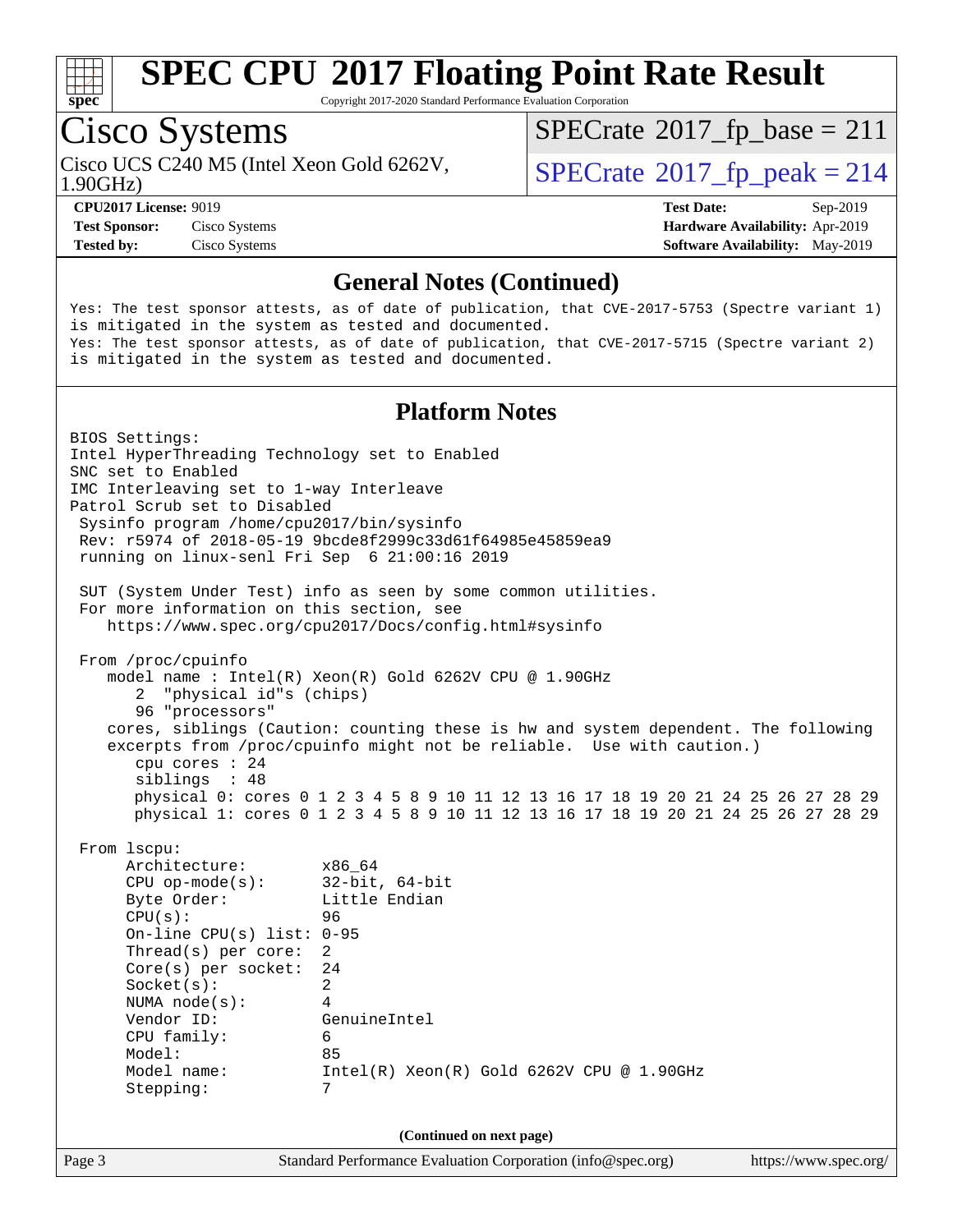

Copyright 2017-2020 Standard Performance Evaluation Corporation

Cisco Systems<br>Cisco UCS C240 M5 (Intel Xeon Gold 6262V, 1.90GHz)

 $SPECrate@2017_fp\_base = 211$  $SPECrate@2017_fp\_base = 211$ 

 $SPECTate$ <sup>®</sup>[2017\\_fp\\_peak = 2](http://www.spec.org/auto/cpu2017/Docs/result-fields.html#SPECrate2017fppeak)14

**[CPU2017 License:](http://www.spec.org/auto/cpu2017/Docs/result-fields.html#CPU2017License)** 9019 **[Test Date:](http://www.spec.org/auto/cpu2017/Docs/result-fields.html#TestDate)** Sep-2019 **[Test Sponsor:](http://www.spec.org/auto/cpu2017/Docs/result-fields.html#TestSponsor)** Cisco Systems **[Hardware Availability:](http://www.spec.org/auto/cpu2017/Docs/result-fields.html#HardwareAvailability)** Apr-2019 **[Tested by:](http://www.spec.org/auto/cpu2017/Docs/result-fields.html#Testedby)** Cisco Systems **[Software Availability:](http://www.spec.org/auto/cpu2017/Docs/result-fields.html#SoftwareAvailability)** May-2019

#### **[Platform Notes \(Continued\)](http://www.spec.org/auto/cpu2017/Docs/result-fields.html#PlatformNotes)**

| CPU MHz:                                          | 1900.000                                                                             |  |  |  |  |  |  |
|---------------------------------------------------|--------------------------------------------------------------------------------------|--|--|--|--|--|--|
| $CPU$ $max$ $MHz$ :                               | 3600.0000                                                                            |  |  |  |  |  |  |
| CPU min MHz:                                      | 800.0000                                                                             |  |  |  |  |  |  |
| BogoMIPS:                                         | 3800.00                                                                              |  |  |  |  |  |  |
| Virtualization:                                   | $VT - x$                                                                             |  |  |  |  |  |  |
| Lld cache:                                        | 32K                                                                                  |  |  |  |  |  |  |
| Lli cache:                                        | 32K                                                                                  |  |  |  |  |  |  |
| $L2$ cache:                                       | 1024K                                                                                |  |  |  |  |  |  |
| L3 cache:                                         | 33792K                                                                               |  |  |  |  |  |  |
| NUMA node0 CPU(s):                                | $0-2, 6-8, 12-14, 18-20, 48-50, 54-56, 60-62, 66-68$                                 |  |  |  |  |  |  |
| NUMA nodel CPU(s):                                | 3-5, 9-11, 15-17, 21-23, 51-53, 57-59, 63-65, 69-71                                  |  |  |  |  |  |  |
| NUMA node2 CPU(s):                                | 24-26, 30-32, 36-38, 42-44, 72-74, 78-80, 84-86, 90-92                               |  |  |  |  |  |  |
| NUMA $node3$ CPU $(s)$ :                          | 27-29, 33-35, 39-41, 45-47, 75-77, 81-83, 87-89, 93-95                               |  |  |  |  |  |  |
| Flags:                                            | fpu vme de pse tsc msr pae mce cx8 apic sep mtrr pge mca cmov                        |  |  |  |  |  |  |
|                                                   | pat pse36 clflush dts acpi mmx fxsr sse sse2 ss ht tm pbe syscall nx pdpelgb rdtscp  |  |  |  |  |  |  |
|                                                   | lm constant_tsc art arch_perfmon pebs bts rep_good nopl xtopology nonstop_tsc cpuid  |  |  |  |  |  |  |
|                                                   | aperfmperf tsc_known_freq pni pclmulqdq dtes64 monitor ds_cpl vmx smx est tm2 ssse3  |  |  |  |  |  |  |
|                                                   | sdbg fma cx16 xtpr pdcm pcid dca sse4_1 sse4_2 x2apic movbe popcnt                   |  |  |  |  |  |  |
|                                                   | tsc_deadline_timer aes xsave avx f16c rdrand lahf_lm abm 3dnowprefetch cpuid_fault   |  |  |  |  |  |  |
|                                                   | epb cat_13 cdp_13 invpcid_single intel_ppin mba tpr_shadow vnmi flexpriority ept     |  |  |  |  |  |  |
|                                                   | vpid fsgsbase tsc_adjust bmil hle avx2 smep bmi2 erms invpcid rtm cqm mpx rdt_a      |  |  |  |  |  |  |
|                                                   | avx512f avx512dq rdseed adx smap clflushopt clwb intel_pt avx512cd avx512bw avx512vl |  |  |  |  |  |  |
|                                                   | xsaveopt xsavec xgetbvl xsaves cqm_llc cqm_occup_llc cqm_mbm_total cqm_mbm_local     |  |  |  |  |  |  |
|                                                   | ibpb ibrs stibp dtherm ida arat pln pts hwp hwp_act_window hwp_epp hwp_pkg_req pku   |  |  |  |  |  |  |
|                                                   | ospke avx512_vnni arch_capabilities ssbd                                             |  |  |  |  |  |  |
| /proc/cpuinfo cache data<br>cache size : 33792 KB |                                                                                      |  |  |  |  |  |  |
|                                                   | From numactl --hardware WARNING: a numactl 'node' might or might not correspond to a |  |  |  |  |  |  |
| physical chip.                                    |                                                                                      |  |  |  |  |  |  |
| $available: 4 nodes (0-3)$                        |                                                                                      |  |  |  |  |  |  |
| node 0 size: 192102 MB                            | node 0 cpus: 0 1 2 6 7 8 12 13 14 18 19 20 48 49 50 54 55 56 60 61 62 66 67 68       |  |  |  |  |  |  |
| node 0 free: 191658 MB                            |                                                                                      |  |  |  |  |  |  |
|                                                   | node 1 cpus: 3 4 5 9 10 11 15 16 17 21 22 23 51 52 53 57 58 59 63 64 65 69 70 71     |  |  |  |  |  |  |
| node 1 size: 193526 MB                            |                                                                                      |  |  |  |  |  |  |
| node 1 free: 193123 MB                            |                                                                                      |  |  |  |  |  |  |
|                                                   | node 2 cpus: 24 25 26 30 31 32 36 37 38 42 43 44 72 73 74 78 79 80 84 85 86 90 91 92 |  |  |  |  |  |  |
| node 2 size: 193526 MB                            |                                                                                      |  |  |  |  |  |  |
| node 2 free: 193299 MB                            |                                                                                      |  |  |  |  |  |  |
|                                                   | node 3 cpus: 27 28 29 33 34 35 39 40 41 45 46 47 75 76 77 81 82 83 87 88 89 93 94 95 |  |  |  |  |  |  |
| node 3 size: 193494 MB                            |                                                                                      |  |  |  |  |  |  |
| node 3 free: 193247 MB                            |                                                                                      |  |  |  |  |  |  |
| node distances:                                   |                                                                                      |  |  |  |  |  |  |
| 1<br>node<br>$\mathbf 0$<br>2<br>3                |                                                                                      |  |  |  |  |  |  |
| 11<br>0:<br>10<br>21<br>21                        |                                                                                      |  |  |  |  |  |  |
|                                                   |                                                                                      |  |  |  |  |  |  |
|                                                   | (Continued on next page)                                                             |  |  |  |  |  |  |
|                                                   |                                                                                      |  |  |  |  |  |  |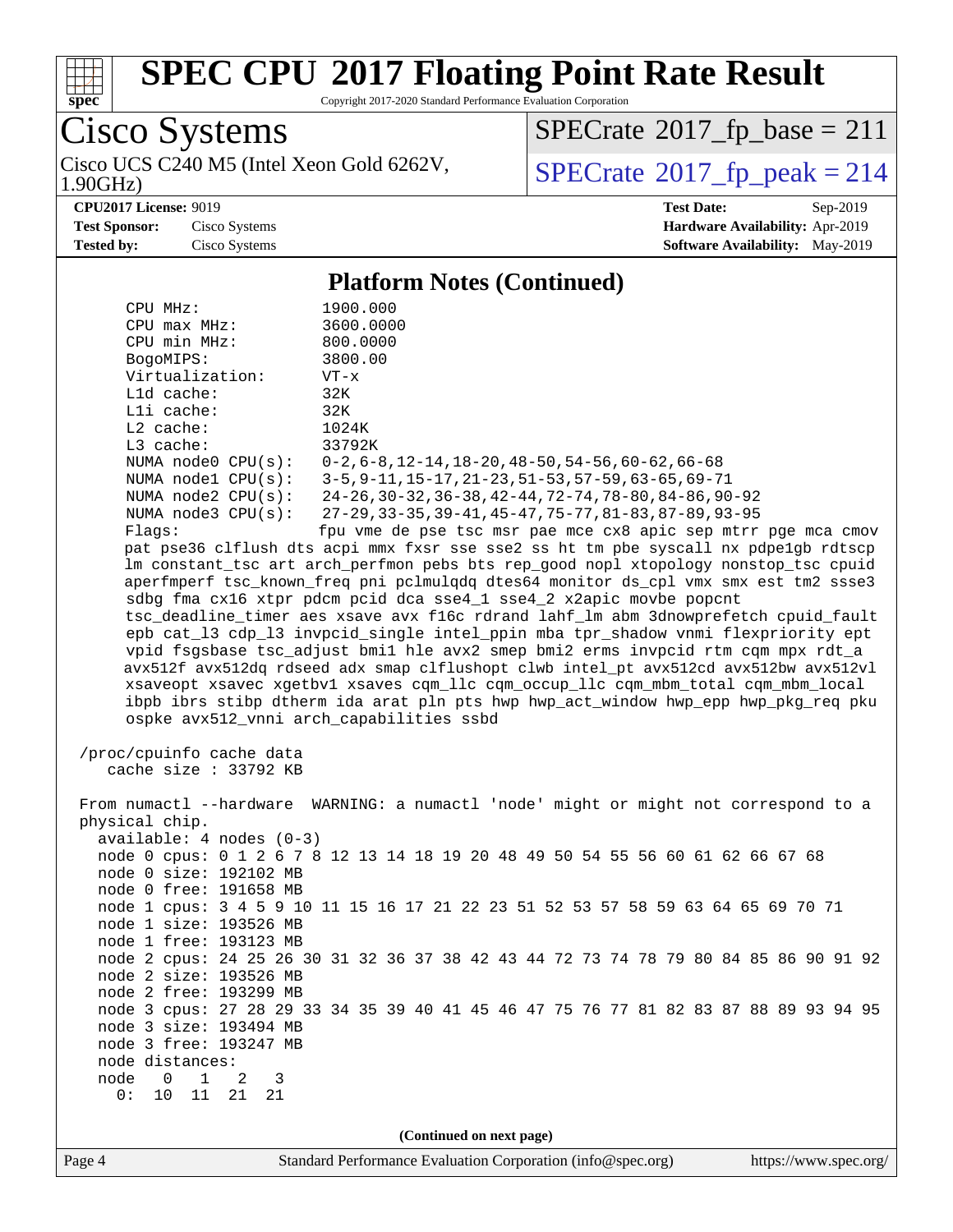| <b>SPEC CPU®2017 Floating Point Rate Result</b><br>Copyright 2017-2020 Standard Performance Evaluation Corporation<br>$spec^*$                                                                                                                                                                                                                                                                                                                                                                                                                                                                                                                                                                                                                                                                                                                                                                                                                                                                                                                                                                                                                                                                                                  |                                                                                                     |
|---------------------------------------------------------------------------------------------------------------------------------------------------------------------------------------------------------------------------------------------------------------------------------------------------------------------------------------------------------------------------------------------------------------------------------------------------------------------------------------------------------------------------------------------------------------------------------------------------------------------------------------------------------------------------------------------------------------------------------------------------------------------------------------------------------------------------------------------------------------------------------------------------------------------------------------------------------------------------------------------------------------------------------------------------------------------------------------------------------------------------------------------------------------------------------------------------------------------------------|-----------------------------------------------------------------------------------------------------|
| Cisco Systems                                                                                                                                                                                                                                                                                                                                                                                                                                                                                                                                                                                                                                                                                                                                                                                                                                                                                                                                                                                                                                                                                                                                                                                                                   | $SPECrate^{\circ}2017$ fp base = 211                                                                |
| Cisco UCS C240 M5 (Intel Xeon Gold 6262V,<br>1.90GHz                                                                                                                                                                                                                                                                                                                                                                                                                                                                                                                                                                                                                                                                                                                                                                                                                                                                                                                                                                                                                                                                                                                                                                            | $SPECTate@2017_fp\_peak = 214$                                                                      |
| <b>CPU2017 License: 9019</b><br><b>Test Sponsor:</b><br>Cisco Systems<br><b>Tested by:</b><br>Cisco Systems                                                                                                                                                                                                                                                                                                                                                                                                                                                                                                                                                                                                                                                                                                                                                                                                                                                                                                                                                                                                                                                                                                                     | <b>Test Date:</b><br>Sep-2019<br>Hardware Availability: Apr-2019<br>Software Availability: May-2019 |
| <b>Platform Notes (Continued)</b>                                                                                                                                                                                                                                                                                                                                                                                                                                                                                                                                                                                                                                                                                                                                                                                                                                                                                                                                                                                                                                                                                                                                                                                               |                                                                                                     |
| 1:<br>21 21<br>11 10<br>2:<br>21<br>21<br>10<br>- 11<br>3:<br>21<br>21<br>11<br>10<br>From /proc/meminfo<br>MemTotal:<br>791192916 kB<br>HugePages_Total:<br>0<br>Hugepagesize:<br>2048 kB<br>From /etc/*release* /etc/*version*<br>os-release:<br>NAME="SLES"<br>VERSION="15"<br>VERSION ID="15"<br>PRETTY_NAME="SUSE Linux Enterprise Server 15"<br>ID="sles"<br>ID_LIKE="suse"<br>$ANSI\_COLOR = "0:32"$<br>CPE_NAME="cpe:/o:suse:sles:15"<br>uname $-a$ :<br>Linux linux-senl 4.12.14-23-default #1 SMP Tue May 29 21:04:44 UTC 2018 (cd0437b)<br>x86_64 x86_64 x86_64 GNU/Linux<br>Kernel self-reported vulnerability status:<br>CVE-2017-5754 (Meltdown):<br>Not affected<br>CVE-2017-5753 (Spectre variant 1): Mitigation: __user pointer sanitization<br>CVE-2017-5715 (Spectre variant 2): Mitigation: Indirect Branch Restricted Speculation,<br>IBPB, IBRS FW<br>run-level $3$ Sep $6$ $20:54$<br>SPEC is set to: /home/cpu2017<br>Filesystem<br>Type Size Used Avail Use% Mounted on<br>/dev/sda2<br>xfs<br>333G<br>59G 275G 18% /<br>Additional information from dmidecode follows. WARNING: Use caution when you interpret<br>this section. The 'dmidecode' program reads system data which is "intended to allow |                                                                                                     |
| hardware to be accurately determined", but the intent may not be met, as there are<br>frequent changes to hardware, firmware, and the "DMTF SMBIOS" standard.<br>BIOS Cisco Systems, Inc. C240M5.4.0.4c.0.0411190411 04/11/2019<br>Memory:<br>24x 0xCE00 M393A4K40CB2-CVF 32 GB 2 rank 2933, configured at 2400                                                                                                                                                                                                                                                                                                                                                                                                                                                                                                                                                                                                                                                                                                                                                                                                                                                                                                                 |                                                                                                     |
| (End of data from sysinfo program)                                                                                                                                                                                                                                                                                                                                                                                                                                                                                                                                                                                                                                                                                                                                                                                                                                                                                                                                                                                                                                                                                                                                                                                              |                                                                                                     |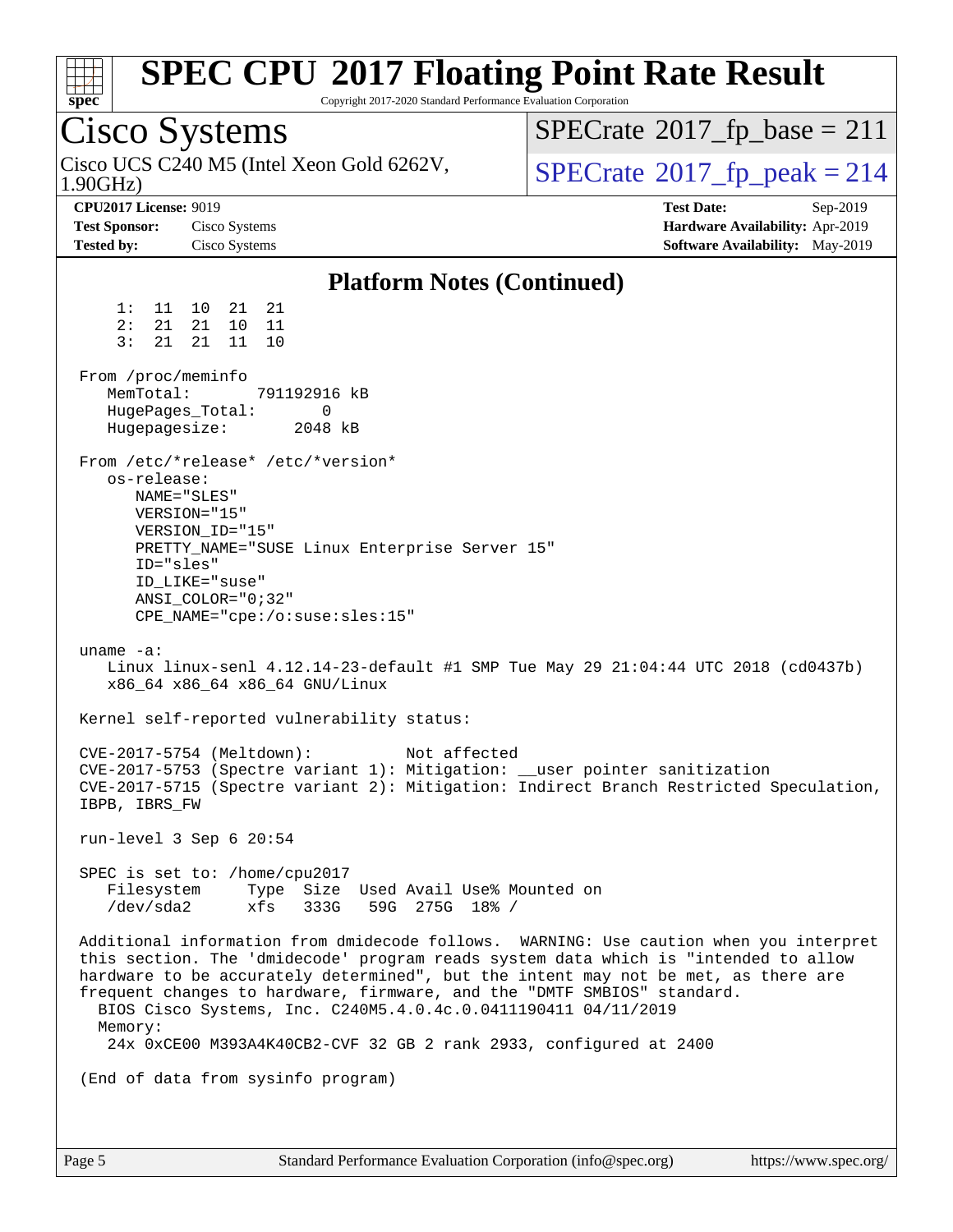

Copyright 2017-2020 Standard Performance Evaluation Corporation

#### Cisco Systems 1.90GHz) Cisco UCS C240 M5 (Intel Xeon Gold 6262V,  $\vert$ [SPECrate](http://www.spec.org/auto/cpu2017/Docs/result-fields.html#SPECrate2017fppeak)®[2017\\_fp\\_peak = 2](http://www.spec.org/auto/cpu2017/Docs/result-fields.html#SPECrate2017fppeak)14  $SPECTate@2017_fp\_base = 211$ **[CPU2017 License:](http://www.spec.org/auto/cpu2017/Docs/result-fields.html#CPU2017License)** 9019 **[Test Date:](http://www.spec.org/auto/cpu2017/Docs/result-fields.html#TestDate)** Sep-2019 **[Test Sponsor:](http://www.spec.org/auto/cpu2017/Docs/result-fields.html#TestSponsor)** Cisco Systems **[Hardware Availability:](http://www.spec.org/auto/cpu2017/Docs/result-fields.html#HardwareAvailability)** Apr-2019 **[Tested by:](http://www.spec.org/auto/cpu2017/Docs/result-fields.html#Testedby)** Cisco Systems **[Software Availability:](http://www.spec.org/auto/cpu2017/Docs/result-fields.html#SoftwareAvailability)** May-2019 **[Compiler Version Notes](http://www.spec.org/auto/cpu2017/Docs/result-fields.html#CompilerVersionNotes)** ============================================================================== C | 519.lbm\_r(base, peak) 538.imagick\_r(base, peak) | 544.nab\_r(base, peak) ------------------------------------------------------------------------------ Intel(R) C Intel(R) 64 Compiler for applications running on Intel(R) 64, Version 19.0.4.227 Build 20190416 Copyright (C) 1985-2019 Intel Corporation. All rights reserved. ------------------------------------------------------------------------------ ==============================================================================  $C++$  | 508.namd\_r(base, peak) 510.parest\_r(base, peak) ------------------------------------------------------------------------------ Intel(R) C++ Intel(R) 64 Compiler for applications running on Intel(R)  $64$ , Version 19.0.4.227 Build 20190416 Copyright (C) 1985-2019 Intel Corporation. All rights reserved. ------------------------------------------------------------------------------ ============================================================================== C++, C  $| 511.povray_r(base, peak) 526.blender_r(base, peak)$ ------------------------------------------------------------------------------ Intel(R) C++ Intel(R) 64 Compiler for applications running on Intel(R) 64, Version 19.0.4.227 Build 20190416 Copyright (C) 1985-2019 Intel Corporation. All rights reserved. Intel(R) C Intel(R) 64 Compiler for applications running on Intel(R)  $64$ , Version 19.0.4.227 Build 20190416 Copyright (C) 1985-2019 Intel Corporation. All rights reserved. ------------------------------------------------------------------------------ ============================================================================== C++, C, Fortran | 507.cactuBSSN\_r(base, peak) ------------------------------------------------------------------------------

Intel(R) C++ Intel(R) 64 Compiler for applications running on Intel(R)  $64$ , Version 19.0.4.227 Build 20190416 Copyright (C) 1985-2019 Intel Corporation. All rights reserved.

Intel(R) C Intel(R) 64 Compiler for applications running on Intel(R)  $64$ , Version 19.0.4.227 Build 20190416

Copyright (C) 1985-2019 Intel Corporation. All rights reserved. Intel(R) Fortran Intel(R) 64 Compiler for applications running on Intel(R) 64, Version 19.0.4.227 Build 20190416

Copyright (C) 1985-2019 Intel Corporation. All rights reserved. ------------------------------------------------------------------------------

| Fortran |  | 554.roms_r(base, peak) | 503.bwaves $r(base, peak)$ 549.fotonik3d $r(base, peak)$                   |  |  |
|---------|--|------------------------|----------------------------------------------------------------------------|--|--|
|         |  |                        | Intel(R) Fortran Intel(R) 64 Compiler for applications running on Intel(R) |  |  |

**(Continued on next page)**

| Standard Performance Evaluation Corporation (info@spec.org)<br>Page 6<br>https://www.spec.org/ |  |
|------------------------------------------------------------------------------------------------|--|
|------------------------------------------------------------------------------------------------|--|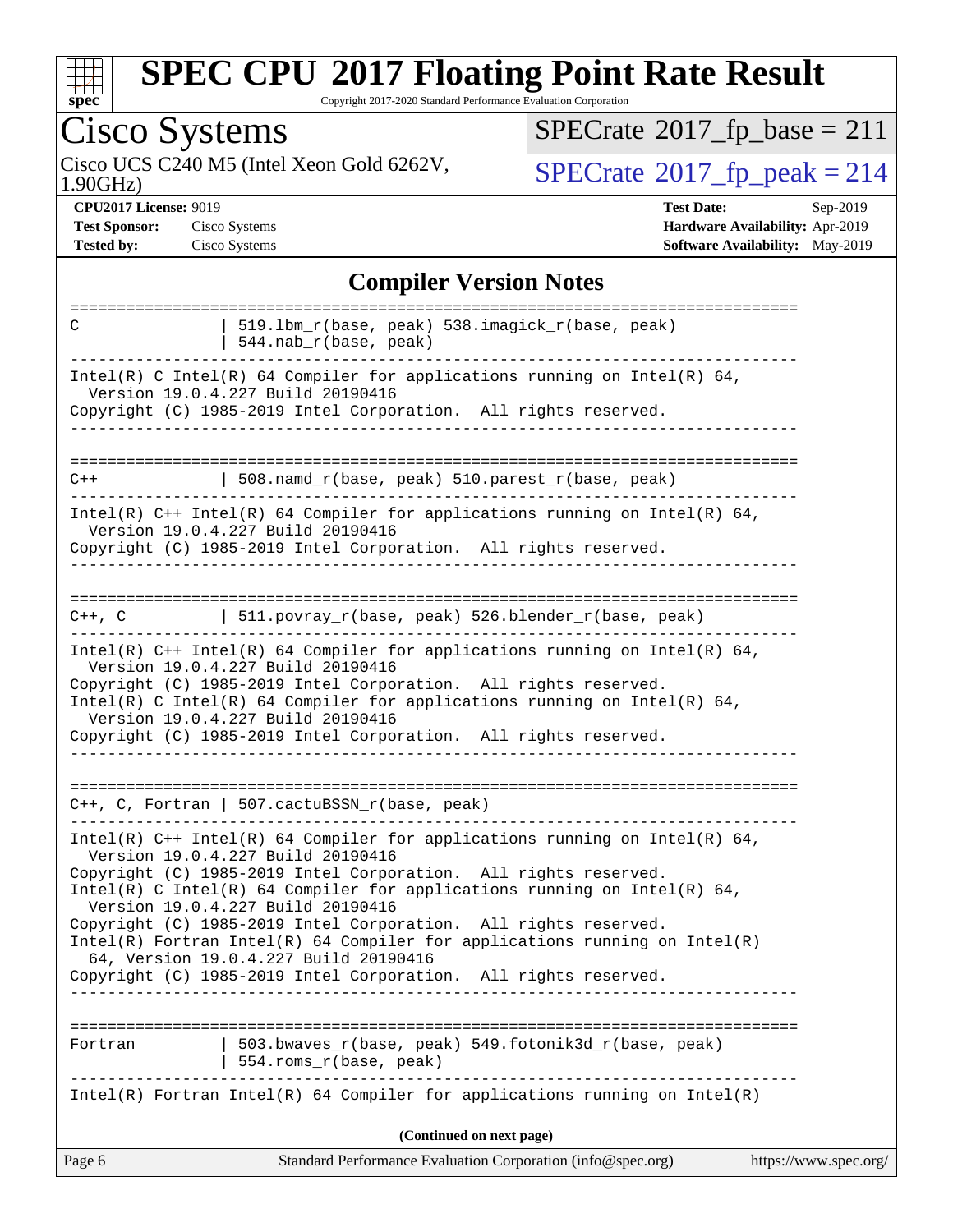

Copyright 2017-2020 Standard Performance Evaluation Corporation

## Cisco Systems

 $SPECTate@2017_fp\_base = 211$ 

Cisco UCS C240 M5 (Intel Xeon Gold 6262V,  $\vert$ [SPECrate](http://www.spec.org/auto/cpu2017/Docs/result-fields.html#SPECrate2017fppeak)®[2017\\_fp\\_peak = 2](http://www.spec.org/auto/cpu2017/Docs/result-fields.html#SPECrate2017fppeak)14

1.90GHz)

**[CPU2017 License:](http://www.spec.org/auto/cpu2017/Docs/result-fields.html#CPU2017License)** 9019 **[Test Date:](http://www.spec.org/auto/cpu2017/Docs/result-fields.html#TestDate)** Sep-2019 **[Test Sponsor:](http://www.spec.org/auto/cpu2017/Docs/result-fields.html#TestSponsor)** Cisco Systems **[Hardware Availability:](http://www.spec.org/auto/cpu2017/Docs/result-fields.html#HardwareAvailability)** Apr-2019 **[Tested by:](http://www.spec.org/auto/cpu2017/Docs/result-fields.html#Testedby)** Cisco Systems **[Software Availability:](http://www.spec.org/auto/cpu2017/Docs/result-fields.html#SoftwareAvailability)** May-2019

#### **[Compiler Version Notes \(Continued\)](http://www.spec.org/auto/cpu2017/Docs/result-fields.html#CompilerVersionNotes)**

| 64, Version 19.0.4.227 Build 20190416<br>Copyright (C) 1985-2019 Intel Corporation. All rights reserved.                                                                                                                                                                                                                                                                   |
|----------------------------------------------------------------------------------------------------------------------------------------------------------------------------------------------------------------------------------------------------------------------------------------------------------------------------------------------------------------------------|
| $\vert$ 521.wrf r(base, peak) 527.cam4 r(base, peak)<br>Fortran, C                                                                                                                                                                                                                                                                                                         |
| Intel(R) Fortran Intel(R) 64 Compiler for applications running on Intel(R)<br>64, Version 19.0.4.227 Build 20190416<br>Copyright (C) 1985-2019 Intel Corporation. All rights reserved.<br>Intel(R) C Intel(R) 64 Compiler for applications running on Intel(R) 64,<br>Version 19.0.4.227 Build 20190416<br>Copyright (C) 1985-2019 Intel Corporation. All rights reserved. |

### **[Base Compiler Invocation](http://www.spec.org/auto/cpu2017/Docs/result-fields.html#BaseCompilerInvocation)**

[C benchmarks](http://www.spec.org/auto/cpu2017/Docs/result-fields.html#Cbenchmarks): [icc -m64 -std=c11](http://www.spec.org/cpu2017/results/res2019q4/cpu2017-20190913-17831.flags.html#user_CCbase_intel_icc_64bit_c11_33ee0cdaae7deeeab2a9725423ba97205ce30f63b9926c2519791662299b76a0318f32ddfffdc46587804de3178b4f9328c46fa7c2b0cd779d7a61945c91cd35)

[C++ benchmarks:](http://www.spec.org/auto/cpu2017/Docs/result-fields.html#CXXbenchmarks) [icpc -m64](http://www.spec.org/cpu2017/results/res2019q4/cpu2017-20190913-17831.flags.html#user_CXXbase_intel_icpc_64bit_4ecb2543ae3f1412ef961e0650ca070fec7b7afdcd6ed48761b84423119d1bf6bdf5cad15b44d48e7256388bc77273b966e5eb805aefd121eb22e9299b2ec9d9)

[Fortran benchmarks](http://www.spec.org/auto/cpu2017/Docs/result-fields.html#Fortranbenchmarks): [ifort -m64](http://www.spec.org/cpu2017/results/res2019q4/cpu2017-20190913-17831.flags.html#user_FCbase_intel_ifort_64bit_24f2bb282fbaeffd6157abe4f878425411749daecae9a33200eee2bee2fe76f3b89351d69a8130dd5949958ce389cf37ff59a95e7a40d588e8d3a57e0c3fd751)

[Benchmarks using both Fortran and C](http://www.spec.org/auto/cpu2017/Docs/result-fields.html#BenchmarksusingbothFortranandC): [ifort -m64](http://www.spec.org/cpu2017/results/res2019q4/cpu2017-20190913-17831.flags.html#user_CC_FCbase_intel_ifort_64bit_24f2bb282fbaeffd6157abe4f878425411749daecae9a33200eee2bee2fe76f3b89351d69a8130dd5949958ce389cf37ff59a95e7a40d588e8d3a57e0c3fd751) [icc -m64 -std=c11](http://www.spec.org/cpu2017/results/res2019q4/cpu2017-20190913-17831.flags.html#user_CC_FCbase_intel_icc_64bit_c11_33ee0cdaae7deeeab2a9725423ba97205ce30f63b9926c2519791662299b76a0318f32ddfffdc46587804de3178b4f9328c46fa7c2b0cd779d7a61945c91cd35)

[Benchmarks using both C and C++](http://www.spec.org/auto/cpu2017/Docs/result-fields.html#BenchmarksusingbothCandCXX): [icpc -m64](http://www.spec.org/cpu2017/results/res2019q4/cpu2017-20190913-17831.flags.html#user_CC_CXXbase_intel_icpc_64bit_4ecb2543ae3f1412ef961e0650ca070fec7b7afdcd6ed48761b84423119d1bf6bdf5cad15b44d48e7256388bc77273b966e5eb805aefd121eb22e9299b2ec9d9) [icc -m64 -std=c11](http://www.spec.org/cpu2017/results/res2019q4/cpu2017-20190913-17831.flags.html#user_CC_CXXbase_intel_icc_64bit_c11_33ee0cdaae7deeeab2a9725423ba97205ce30f63b9926c2519791662299b76a0318f32ddfffdc46587804de3178b4f9328c46fa7c2b0cd779d7a61945c91cd35)

[Benchmarks using Fortran, C, and C++:](http://www.spec.org/auto/cpu2017/Docs/result-fields.html#BenchmarksusingFortranCandCXX) [icpc -m64](http://www.spec.org/cpu2017/results/res2019q4/cpu2017-20190913-17831.flags.html#user_CC_CXX_FCbase_intel_icpc_64bit_4ecb2543ae3f1412ef961e0650ca070fec7b7afdcd6ed48761b84423119d1bf6bdf5cad15b44d48e7256388bc77273b966e5eb805aefd121eb22e9299b2ec9d9) [icc -m64 -std=c11](http://www.spec.org/cpu2017/results/res2019q4/cpu2017-20190913-17831.flags.html#user_CC_CXX_FCbase_intel_icc_64bit_c11_33ee0cdaae7deeeab2a9725423ba97205ce30f63b9926c2519791662299b76a0318f32ddfffdc46587804de3178b4f9328c46fa7c2b0cd779d7a61945c91cd35) [ifort -m64](http://www.spec.org/cpu2017/results/res2019q4/cpu2017-20190913-17831.flags.html#user_CC_CXX_FCbase_intel_ifort_64bit_24f2bb282fbaeffd6157abe4f878425411749daecae9a33200eee2bee2fe76f3b89351d69a8130dd5949958ce389cf37ff59a95e7a40d588e8d3a57e0c3fd751)

### **[Base Portability Flags](http://www.spec.org/auto/cpu2017/Docs/result-fields.html#BasePortabilityFlags)**

 503.bwaves\_r: [-DSPEC\\_LP64](http://www.spec.org/cpu2017/results/res2019q4/cpu2017-20190913-17831.flags.html#suite_basePORTABILITY503_bwaves_r_DSPEC_LP64) 507.cactuBSSN\_r: [-DSPEC\\_LP64](http://www.spec.org/cpu2017/results/res2019q4/cpu2017-20190913-17831.flags.html#suite_basePORTABILITY507_cactuBSSN_r_DSPEC_LP64) 508.namd\_r: [-DSPEC\\_LP64](http://www.spec.org/cpu2017/results/res2019q4/cpu2017-20190913-17831.flags.html#suite_basePORTABILITY508_namd_r_DSPEC_LP64) 510.parest\_r: [-DSPEC\\_LP64](http://www.spec.org/cpu2017/results/res2019q4/cpu2017-20190913-17831.flags.html#suite_basePORTABILITY510_parest_r_DSPEC_LP64) 511.povray\_r: [-DSPEC\\_LP64](http://www.spec.org/cpu2017/results/res2019q4/cpu2017-20190913-17831.flags.html#suite_basePORTABILITY511_povray_r_DSPEC_LP64) 519.lbm\_r: [-DSPEC\\_LP64](http://www.spec.org/cpu2017/results/res2019q4/cpu2017-20190913-17831.flags.html#suite_basePORTABILITY519_lbm_r_DSPEC_LP64)

**(Continued on next page)**

Page 7 Standard Performance Evaluation Corporation [\(info@spec.org\)](mailto:info@spec.org) <https://www.spec.org/>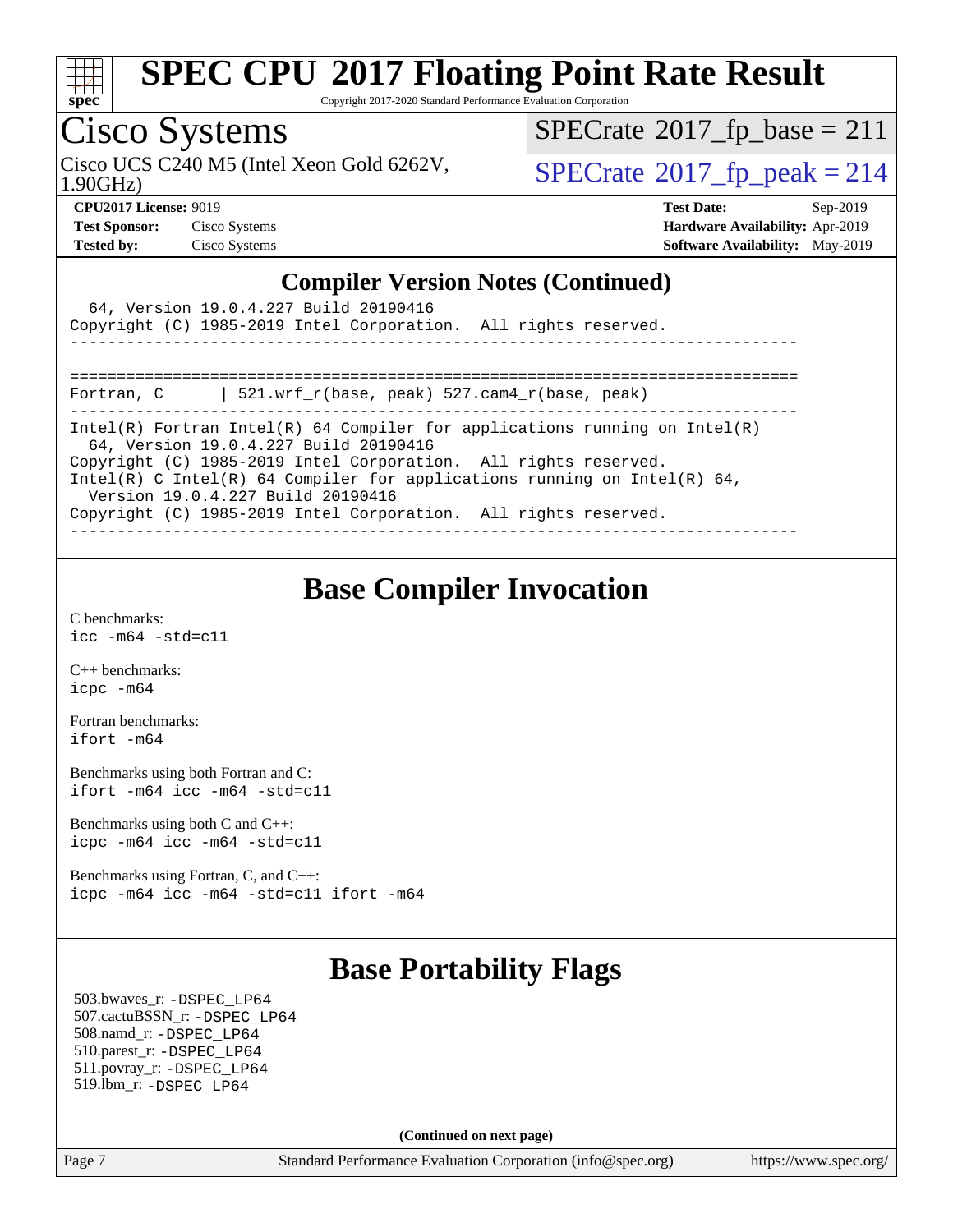

Copyright 2017-2020 Standard Performance Evaluation Corporation

## Cisco Systems

1.90GHz)

 $SPECTate@2017_fp\_base = 211$ 

Cisco UCS C240 M5 (Intel Xeon Gold 6262V,  $\vert$ [SPECrate](http://www.spec.org/auto/cpu2017/Docs/result-fields.html#SPECrate2017fppeak)®[2017\\_fp\\_peak = 2](http://www.spec.org/auto/cpu2017/Docs/result-fields.html#SPECrate2017fppeak)14

| <b>Test Sponsor:</b> | Cisco Systems |
|----------------------|---------------|
| <b>Tested by:</b>    | Cisco Systems |

**[CPU2017 License:](http://www.spec.org/auto/cpu2017/Docs/result-fields.html#CPU2017License)** 9019 **[Test Date:](http://www.spec.org/auto/cpu2017/Docs/result-fields.html#TestDate)** Sep-2019 **[Hardware Availability:](http://www.spec.org/auto/cpu2017/Docs/result-fields.html#HardwareAvailability)** Apr-2019 **[Software Availability:](http://www.spec.org/auto/cpu2017/Docs/result-fields.html#SoftwareAvailability)** May-2019

### **[Base Portability Flags \(Continued\)](http://www.spec.org/auto/cpu2017/Docs/result-fields.html#BasePortabilityFlags)**

 521.wrf\_r: [-DSPEC\\_LP64](http://www.spec.org/cpu2017/results/res2019q4/cpu2017-20190913-17831.flags.html#suite_basePORTABILITY521_wrf_r_DSPEC_LP64) [-DSPEC\\_CASE\\_FLAG](http://www.spec.org/cpu2017/results/res2019q4/cpu2017-20190913-17831.flags.html#b521.wrf_r_baseCPORTABILITY_DSPEC_CASE_FLAG) [-convert big\\_endian](http://www.spec.org/cpu2017/results/res2019q4/cpu2017-20190913-17831.flags.html#user_baseFPORTABILITY521_wrf_r_convert_big_endian_c3194028bc08c63ac5d04de18c48ce6d347e4e562e8892b8bdbdc0214820426deb8554edfa529a3fb25a586e65a3d812c835984020483e7e73212c4d31a38223) 526.blender\_r: [-DSPEC\\_LP64](http://www.spec.org/cpu2017/results/res2019q4/cpu2017-20190913-17831.flags.html#suite_basePORTABILITY526_blender_r_DSPEC_LP64) [-DSPEC\\_LINUX](http://www.spec.org/cpu2017/results/res2019q4/cpu2017-20190913-17831.flags.html#b526.blender_r_baseCPORTABILITY_DSPEC_LINUX) [-funsigned-char](http://www.spec.org/cpu2017/results/res2019q4/cpu2017-20190913-17831.flags.html#user_baseCPORTABILITY526_blender_r_force_uchar_40c60f00ab013830e2dd6774aeded3ff59883ba5a1fc5fc14077f794d777847726e2a5858cbc7672e36e1b067e7e5c1d9a74f7176df07886a243d7cc18edfe67) 527.cam4\_r: [-DSPEC\\_LP64](http://www.spec.org/cpu2017/results/res2019q4/cpu2017-20190913-17831.flags.html#suite_basePORTABILITY527_cam4_r_DSPEC_LP64) [-DSPEC\\_CASE\\_FLAG](http://www.spec.org/cpu2017/results/res2019q4/cpu2017-20190913-17831.flags.html#b527.cam4_r_baseCPORTABILITY_DSPEC_CASE_FLAG) 538.imagick\_r: [-DSPEC\\_LP64](http://www.spec.org/cpu2017/results/res2019q4/cpu2017-20190913-17831.flags.html#suite_basePORTABILITY538_imagick_r_DSPEC_LP64) 544.nab\_r: [-DSPEC\\_LP64](http://www.spec.org/cpu2017/results/res2019q4/cpu2017-20190913-17831.flags.html#suite_basePORTABILITY544_nab_r_DSPEC_LP64) 549.fotonik3d\_r: [-DSPEC\\_LP64](http://www.spec.org/cpu2017/results/res2019q4/cpu2017-20190913-17831.flags.html#suite_basePORTABILITY549_fotonik3d_r_DSPEC_LP64) 554.roms\_r: [-DSPEC\\_LP64](http://www.spec.org/cpu2017/results/res2019q4/cpu2017-20190913-17831.flags.html#suite_basePORTABILITY554_roms_r_DSPEC_LP64)

### **[Base Optimization Flags](http://www.spec.org/auto/cpu2017/Docs/result-fields.html#BaseOptimizationFlags)**

#### [C benchmarks](http://www.spec.org/auto/cpu2017/Docs/result-fields.html#Cbenchmarks):

[-xCORE-AVX512](http://www.spec.org/cpu2017/results/res2019q4/cpu2017-20190913-17831.flags.html#user_CCbase_f-xCORE-AVX512) [-ipo](http://www.spec.org/cpu2017/results/res2019q4/cpu2017-20190913-17831.flags.html#user_CCbase_f-ipo) [-O3](http://www.spec.org/cpu2017/results/res2019q4/cpu2017-20190913-17831.flags.html#user_CCbase_f-O3) [-no-prec-div](http://www.spec.org/cpu2017/results/res2019q4/cpu2017-20190913-17831.flags.html#user_CCbase_f-no-prec-div) [-qopt-prefetch](http://www.spec.org/cpu2017/results/res2019q4/cpu2017-20190913-17831.flags.html#user_CCbase_f-qopt-prefetch) [-ffinite-math-only](http://www.spec.org/cpu2017/results/res2019q4/cpu2017-20190913-17831.flags.html#user_CCbase_f_finite_math_only_cb91587bd2077682c4b38af759c288ed7c732db004271a9512da14a4f8007909a5f1427ecbf1a0fb78ff2a814402c6114ac565ca162485bbcae155b5e4258871) [-qopt-mem-layout-trans=4](http://www.spec.org/cpu2017/results/res2019q4/cpu2017-20190913-17831.flags.html#user_CCbase_f-qopt-mem-layout-trans_fa39e755916c150a61361b7846f310bcdf6f04e385ef281cadf3647acec3f0ae266d1a1d22d972a7087a248fd4e6ca390a3634700869573d231a252c784941a8)

[C++ benchmarks:](http://www.spec.org/auto/cpu2017/Docs/result-fields.html#CXXbenchmarks)

[-xCORE-AVX512](http://www.spec.org/cpu2017/results/res2019q4/cpu2017-20190913-17831.flags.html#user_CXXbase_f-xCORE-AVX512) [-ipo](http://www.spec.org/cpu2017/results/res2019q4/cpu2017-20190913-17831.flags.html#user_CXXbase_f-ipo) [-O3](http://www.spec.org/cpu2017/results/res2019q4/cpu2017-20190913-17831.flags.html#user_CXXbase_f-O3) [-no-prec-div](http://www.spec.org/cpu2017/results/res2019q4/cpu2017-20190913-17831.flags.html#user_CXXbase_f-no-prec-div) [-qopt-prefetch](http://www.spec.org/cpu2017/results/res2019q4/cpu2017-20190913-17831.flags.html#user_CXXbase_f-qopt-prefetch) [-ffinite-math-only](http://www.spec.org/cpu2017/results/res2019q4/cpu2017-20190913-17831.flags.html#user_CXXbase_f_finite_math_only_cb91587bd2077682c4b38af759c288ed7c732db004271a9512da14a4f8007909a5f1427ecbf1a0fb78ff2a814402c6114ac565ca162485bbcae155b5e4258871) [-qopt-mem-layout-trans=4](http://www.spec.org/cpu2017/results/res2019q4/cpu2017-20190913-17831.flags.html#user_CXXbase_f-qopt-mem-layout-trans_fa39e755916c150a61361b7846f310bcdf6f04e385ef281cadf3647acec3f0ae266d1a1d22d972a7087a248fd4e6ca390a3634700869573d231a252c784941a8)

[Fortran benchmarks](http://www.spec.org/auto/cpu2017/Docs/result-fields.html#Fortranbenchmarks):

[-xCORE-AVX512](http://www.spec.org/cpu2017/results/res2019q4/cpu2017-20190913-17831.flags.html#user_FCbase_f-xCORE-AVX512) [-ipo](http://www.spec.org/cpu2017/results/res2019q4/cpu2017-20190913-17831.flags.html#user_FCbase_f-ipo) [-O3](http://www.spec.org/cpu2017/results/res2019q4/cpu2017-20190913-17831.flags.html#user_FCbase_f-O3) [-no-prec-div](http://www.spec.org/cpu2017/results/res2019q4/cpu2017-20190913-17831.flags.html#user_FCbase_f-no-prec-div) [-qopt-prefetch](http://www.spec.org/cpu2017/results/res2019q4/cpu2017-20190913-17831.flags.html#user_FCbase_f-qopt-prefetch) [-ffinite-math-only](http://www.spec.org/cpu2017/results/res2019q4/cpu2017-20190913-17831.flags.html#user_FCbase_f_finite_math_only_cb91587bd2077682c4b38af759c288ed7c732db004271a9512da14a4f8007909a5f1427ecbf1a0fb78ff2a814402c6114ac565ca162485bbcae155b5e4258871) [-qopt-mem-layout-trans=4](http://www.spec.org/cpu2017/results/res2019q4/cpu2017-20190913-17831.flags.html#user_FCbase_f-qopt-mem-layout-trans_fa39e755916c150a61361b7846f310bcdf6f04e385ef281cadf3647acec3f0ae266d1a1d22d972a7087a248fd4e6ca390a3634700869573d231a252c784941a8) [-auto](http://www.spec.org/cpu2017/results/res2019q4/cpu2017-20190913-17831.flags.html#user_FCbase_f-auto) [-nostandard-realloc-lhs](http://www.spec.org/cpu2017/results/res2019q4/cpu2017-20190913-17831.flags.html#user_FCbase_f_2003_std_realloc_82b4557e90729c0f113870c07e44d33d6f5a304b4f63d4c15d2d0f1fab99f5daaed73bdb9275d9ae411527f28b936061aa8b9c8f2d63842963b95c9dd6426b8a) [-align array32byte](http://www.spec.org/cpu2017/results/res2019q4/cpu2017-20190913-17831.flags.html#user_FCbase_align_array32byte_b982fe038af199962ba9a80c053b8342c548c85b40b8e86eb3cc33dee0d7986a4af373ac2d51c3f7cf710a18d62fdce2948f201cd044323541f22fc0fffc51b6)

[Benchmarks using both Fortran and C](http://www.spec.org/auto/cpu2017/Docs/result-fields.html#BenchmarksusingbothFortranandC):

[-xCORE-AVX512](http://www.spec.org/cpu2017/results/res2019q4/cpu2017-20190913-17831.flags.html#user_CC_FCbase_f-xCORE-AVX512) [-ipo](http://www.spec.org/cpu2017/results/res2019q4/cpu2017-20190913-17831.flags.html#user_CC_FCbase_f-ipo) [-O3](http://www.spec.org/cpu2017/results/res2019q4/cpu2017-20190913-17831.flags.html#user_CC_FCbase_f-O3) [-no-prec-div](http://www.spec.org/cpu2017/results/res2019q4/cpu2017-20190913-17831.flags.html#user_CC_FCbase_f-no-prec-div) [-qopt-prefetch](http://www.spec.org/cpu2017/results/res2019q4/cpu2017-20190913-17831.flags.html#user_CC_FCbase_f-qopt-prefetch) [-ffinite-math-only](http://www.spec.org/cpu2017/results/res2019q4/cpu2017-20190913-17831.flags.html#user_CC_FCbase_f_finite_math_only_cb91587bd2077682c4b38af759c288ed7c732db004271a9512da14a4f8007909a5f1427ecbf1a0fb78ff2a814402c6114ac565ca162485bbcae155b5e4258871) [-qopt-mem-layout-trans=4](http://www.spec.org/cpu2017/results/res2019q4/cpu2017-20190913-17831.flags.html#user_CC_FCbase_f-qopt-mem-layout-trans_fa39e755916c150a61361b7846f310bcdf6f04e385ef281cadf3647acec3f0ae266d1a1d22d972a7087a248fd4e6ca390a3634700869573d231a252c784941a8) [-auto](http://www.spec.org/cpu2017/results/res2019q4/cpu2017-20190913-17831.flags.html#user_CC_FCbase_f-auto) [-nostandard-realloc-lhs](http://www.spec.org/cpu2017/results/res2019q4/cpu2017-20190913-17831.flags.html#user_CC_FCbase_f_2003_std_realloc_82b4557e90729c0f113870c07e44d33d6f5a304b4f63d4c15d2d0f1fab99f5daaed73bdb9275d9ae411527f28b936061aa8b9c8f2d63842963b95c9dd6426b8a) [-align array32byte](http://www.spec.org/cpu2017/results/res2019q4/cpu2017-20190913-17831.flags.html#user_CC_FCbase_align_array32byte_b982fe038af199962ba9a80c053b8342c548c85b40b8e86eb3cc33dee0d7986a4af373ac2d51c3f7cf710a18d62fdce2948f201cd044323541f22fc0fffc51b6)

[Benchmarks using both C and C++](http://www.spec.org/auto/cpu2017/Docs/result-fields.html#BenchmarksusingbothCandCXX):

[-xCORE-AVX512](http://www.spec.org/cpu2017/results/res2019q4/cpu2017-20190913-17831.flags.html#user_CC_CXXbase_f-xCORE-AVX512) [-ipo](http://www.spec.org/cpu2017/results/res2019q4/cpu2017-20190913-17831.flags.html#user_CC_CXXbase_f-ipo) [-O3](http://www.spec.org/cpu2017/results/res2019q4/cpu2017-20190913-17831.flags.html#user_CC_CXXbase_f-O3) [-no-prec-div](http://www.spec.org/cpu2017/results/res2019q4/cpu2017-20190913-17831.flags.html#user_CC_CXXbase_f-no-prec-div) [-qopt-prefetch](http://www.spec.org/cpu2017/results/res2019q4/cpu2017-20190913-17831.flags.html#user_CC_CXXbase_f-qopt-prefetch) [-ffinite-math-only](http://www.spec.org/cpu2017/results/res2019q4/cpu2017-20190913-17831.flags.html#user_CC_CXXbase_f_finite_math_only_cb91587bd2077682c4b38af759c288ed7c732db004271a9512da14a4f8007909a5f1427ecbf1a0fb78ff2a814402c6114ac565ca162485bbcae155b5e4258871) [-qopt-mem-layout-trans=4](http://www.spec.org/cpu2017/results/res2019q4/cpu2017-20190913-17831.flags.html#user_CC_CXXbase_f-qopt-mem-layout-trans_fa39e755916c150a61361b7846f310bcdf6f04e385ef281cadf3647acec3f0ae266d1a1d22d972a7087a248fd4e6ca390a3634700869573d231a252c784941a8)

[Benchmarks using Fortran, C, and C++:](http://www.spec.org/auto/cpu2017/Docs/result-fields.html#BenchmarksusingFortranCandCXX)

[-xCORE-AVX512](http://www.spec.org/cpu2017/results/res2019q4/cpu2017-20190913-17831.flags.html#user_CC_CXX_FCbase_f-xCORE-AVX512) [-ipo](http://www.spec.org/cpu2017/results/res2019q4/cpu2017-20190913-17831.flags.html#user_CC_CXX_FCbase_f-ipo) [-O3](http://www.spec.org/cpu2017/results/res2019q4/cpu2017-20190913-17831.flags.html#user_CC_CXX_FCbase_f-O3) [-no-prec-div](http://www.spec.org/cpu2017/results/res2019q4/cpu2017-20190913-17831.flags.html#user_CC_CXX_FCbase_f-no-prec-div) [-qopt-prefetch](http://www.spec.org/cpu2017/results/res2019q4/cpu2017-20190913-17831.flags.html#user_CC_CXX_FCbase_f-qopt-prefetch) [-ffinite-math-only](http://www.spec.org/cpu2017/results/res2019q4/cpu2017-20190913-17831.flags.html#user_CC_CXX_FCbase_f_finite_math_only_cb91587bd2077682c4b38af759c288ed7c732db004271a9512da14a4f8007909a5f1427ecbf1a0fb78ff2a814402c6114ac565ca162485bbcae155b5e4258871) [-qopt-mem-layout-trans=4](http://www.spec.org/cpu2017/results/res2019q4/cpu2017-20190913-17831.flags.html#user_CC_CXX_FCbase_f-qopt-mem-layout-trans_fa39e755916c150a61361b7846f310bcdf6f04e385ef281cadf3647acec3f0ae266d1a1d22d972a7087a248fd4e6ca390a3634700869573d231a252c784941a8) [-auto](http://www.spec.org/cpu2017/results/res2019q4/cpu2017-20190913-17831.flags.html#user_CC_CXX_FCbase_f-auto) [-nostandard-realloc-lhs](http://www.spec.org/cpu2017/results/res2019q4/cpu2017-20190913-17831.flags.html#user_CC_CXX_FCbase_f_2003_std_realloc_82b4557e90729c0f113870c07e44d33d6f5a304b4f63d4c15d2d0f1fab99f5daaed73bdb9275d9ae411527f28b936061aa8b9c8f2d63842963b95c9dd6426b8a) [-align array32byte](http://www.spec.org/cpu2017/results/res2019q4/cpu2017-20190913-17831.flags.html#user_CC_CXX_FCbase_align_array32byte_b982fe038af199962ba9a80c053b8342c548c85b40b8e86eb3cc33dee0d7986a4af373ac2d51c3f7cf710a18d62fdce2948f201cd044323541f22fc0fffc51b6)

### **[Peak Compiler Invocation](http://www.spec.org/auto/cpu2017/Docs/result-fields.html#PeakCompilerInvocation)**

[C benchmarks](http://www.spec.org/auto/cpu2017/Docs/result-fields.html#Cbenchmarks): [icc -m64 -std=c11](http://www.spec.org/cpu2017/results/res2019q4/cpu2017-20190913-17831.flags.html#user_CCpeak_intel_icc_64bit_c11_33ee0cdaae7deeeab2a9725423ba97205ce30f63b9926c2519791662299b76a0318f32ddfffdc46587804de3178b4f9328c46fa7c2b0cd779d7a61945c91cd35)

**(Continued on next page)**

Page 8 Standard Performance Evaluation Corporation [\(info@spec.org\)](mailto:info@spec.org) <https://www.spec.org/>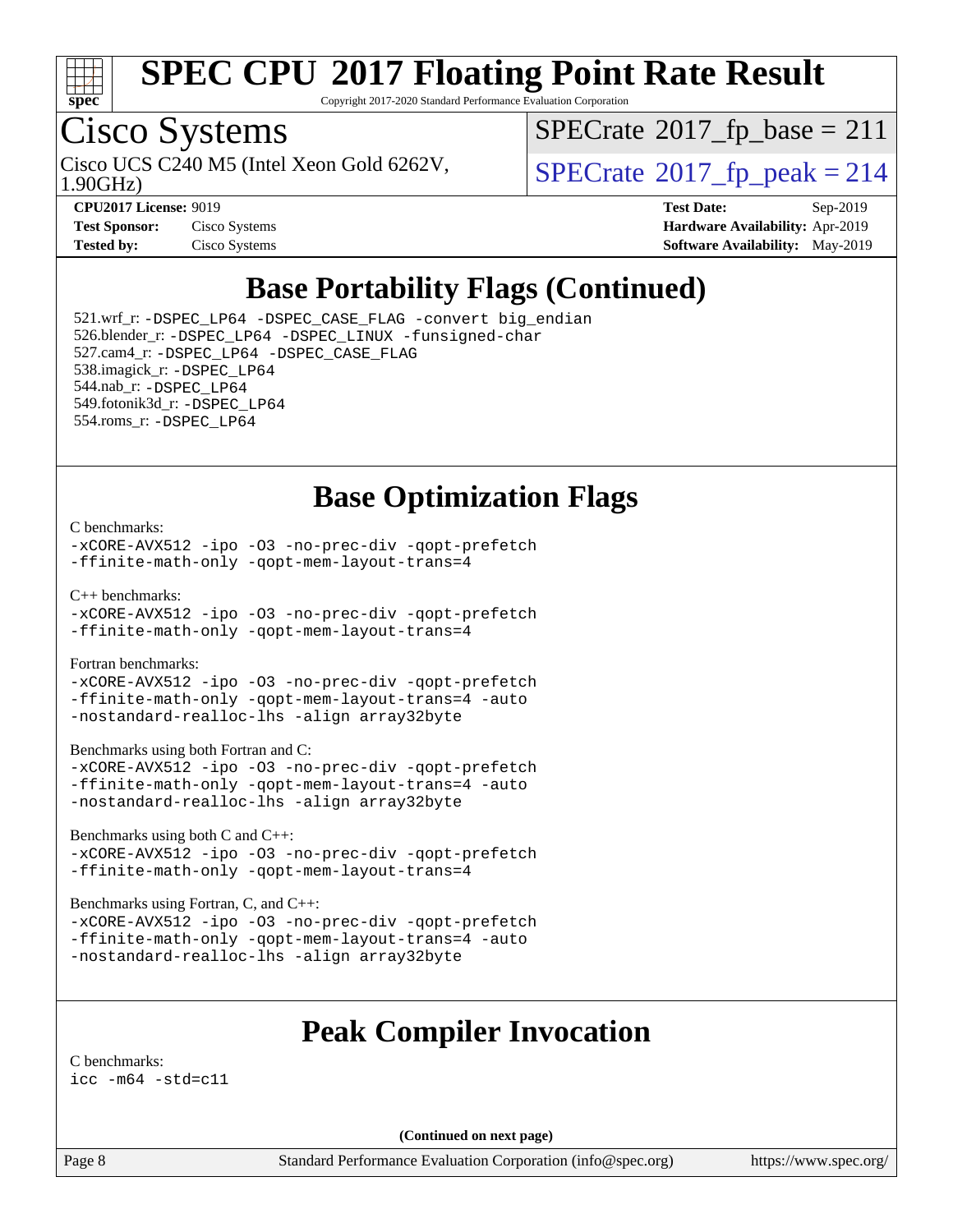

Copyright 2017-2020 Standard Performance Evaluation Corporation

### Cisco Systems

1.90GHz) Cisco UCS C240 M5 (Intel Xeon Gold 6262V,  $\vert$ [SPECrate](http://www.spec.org/auto/cpu2017/Docs/result-fields.html#SPECrate2017fppeak)®[2017\\_fp\\_peak = 2](http://www.spec.org/auto/cpu2017/Docs/result-fields.html#SPECrate2017fppeak)14

 $SPECTate@2017_fp\_base = 211$ 

**[CPU2017 License:](http://www.spec.org/auto/cpu2017/Docs/result-fields.html#CPU2017License)** 9019 **[Test Date:](http://www.spec.org/auto/cpu2017/Docs/result-fields.html#TestDate)** Sep-2019 **[Test Sponsor:](http://www.spec.org/auto/cpu2017/Docs/result-fields.html#TestSponsor)** Cisco Systems **[Hardware Availability:](http://www.spec.org/auto/cpu2017/Docs/result-fields.html#HardwareAvailability)** Apr-2019 **[Tested by:](http://www.spec.org/auto/cpu2017/Docs/result-fields.html#Testedby)** Cisco Systems **[Software Availability:](http://www.spec.org/auto/cpu2017/Docs/result-fields.html#SoftwareAvailability)** May-2019

## **[Peak Compiler Invocation \(Continued\)](http://www.spec.org/auto/cpu2017/Docs/result-fields.html#PeakCompilerInvocation)**

[C++ benchmarks:](http://www.spec.org/auto/cpu2017/Docs/result-fields.html#CXXbenchmarks) [icpc -m64](http://www.spec.org/cpu2017/results/res2019q4/cpu2017-20190913-17831.flags.html#user_CXXpeak_intel_icpc_64bit_4ecb2543ae3f1412ef961e0650ca070fec7b7afdcd6ed48761b84423119d1bf6bdf5cad15b44d48e7256388bc77273b966e5eb805aefd121eb22e9299b2ec9d9)

[Fortran benchmarks](http://www.spec.org/auto/cpu2017/Docs/result-fields.html#Fortranbenchmarks): [ifort -m64](http://www.spec.org/cpu2017/results/res2019q4/cpu2017-20190913-17831.flags.html#user_FCpeak_intel_ifort_64bit_24f2bb282fbaeffd6157abe4f878425411749daecae9a33200eee2bee2fe76f3b89351d69a8130dd5949958ce389cf37ff59a95e7a40d588e8d3a57e0c3fd751)

[Benchmarks using both Fortran and C](http://www.spec.org/auto/cpu2017/Docs/result-fields.html#BenchmarksusingbothFortranandC): [ifort -m64](http://www.spec.org/cpu2017/results/res2019q4/cpu2017-20190913-17831.flags.html#user_CC_FCpeak_intel_ifort_64bit_24f2bb282fbaeffd6157abe4f878425411749daecae9a33200eee2bee2fe76f3b89351d69a8130dd5949958ce389cf37ff59a95e7a40d588e8d3a57e0c3fd751) [icc -m64 -std=c11](http://www.spec.org/cpu2017/results/res2019q4/cpu2017-20190913-17831.flags.html#user_CC_FCpeak_intel_icc_64bit_c11_33ee0cdaae7deeeab2a9725423ba97205ce30f63b9926c2519791662299b76a0318f32ddfffdc46587804de3178b4f9328c46fa7c2b0cd779d7a61945c91cd35)

[Benchmarks using both C and C++](http://www.spec.org/auto/cpu2017/Docs/result-fields.html#BenchmarksusingbothCandCXX): [icpc -m64](http://www.spec.org/cpu2017/results/res2019q4/cpu2017-20190913-17831.flags.html#user_CC_CXXpeak_intel_icpc_64bit_4ecb2543ae3f1412ef961e0650ca070fec7b7afdcd6ed48761b84423119d1bf6bdf5cad15b44d48e7256388bc77273b966e5eb805aefd121eb22e9299b2ec9d9) [icc -m64 -std=c11](http://www.spec.org/cpu2017/results/res2019q4/cpu2017-20190913-17831.flags.html#user_CC_CXXpeak_intel_icc_64bit_c11_33ee0cdaae7deeeab2a9725423ba97205ce30f63b9926c2519791662299b76a0318f32ddfffdc46587804de3178b4f9328c46fa7c2b0cd779d7a61945c91cd35)

```
Benchmarks using Fortran, C, and C++: 
icpc -m64 icc -m64 -std=c11 ifort -m64
```
#### **[Peak Portability Flags](http://www.spec.org/auto/cpu2017/Docs/result-fields.html#PeakPortabilityFlags)**

Same as Base Portability Flags

### **[Peak Optimization Flags](http://www.spec.org/auto/cpu2017/Docs/result-fields.html#PeakOptimizationFlags)**

[C benchmarks](http://www.spec.org/auto/cpu2017/Docs/result-fields.html#Cbenchmarks):

```
 519.lbm_r: -prof-gen(pass 1) -prof-use(pass 2) -ipo -xCORE-AVX512
-O3 -no-prec-div -qopt-prefetch -ffinite-math-only
-qopt-mem-layout-trans=4
 538.imagick_r: -xCORE-AVX512 -ipo -O3 -no-prec-div -qopt-prefetch
-ffinite-math-only -qopt-mem-layout-trans=4
 544.nab_r: Same as 538.imagick_r
C++ benchmarks: 
 508.namd_r: -prof-gen(pass 1) -prof-use(pass 2) -ipo -xCORE-AVX512
-O3 -no-prec-div -qopt-prefetch -ffinite-math-only
```

```
-qopt-mem-layout-trans=4
```

```
 510.parest_r: -xCORE-AVX512 -ipo -O3 -no-prec-div -qopt-prefetch
-ffinite-math-only -qopt-mem-layout-trans=4
```
**(Continued on next page)**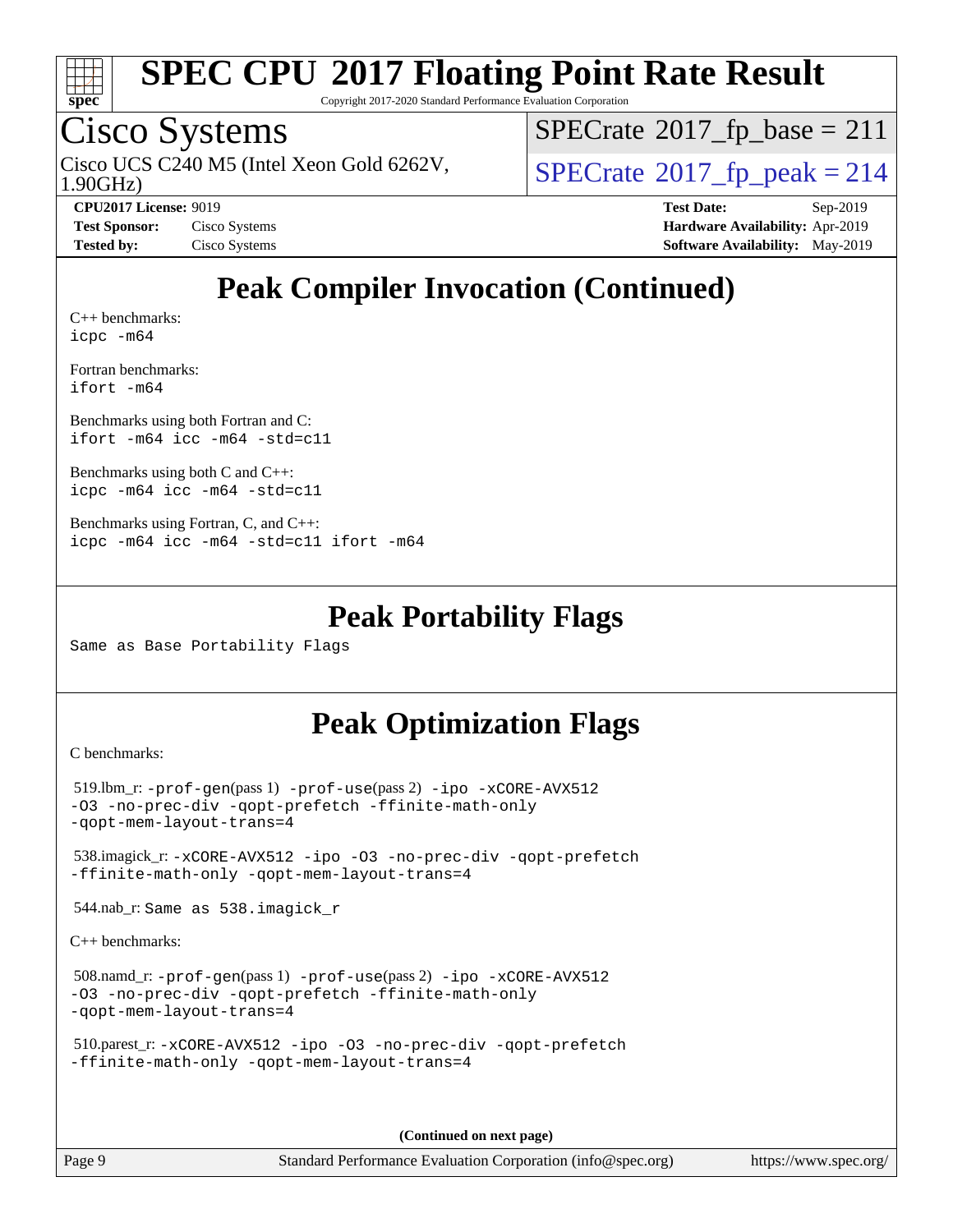

Copyright 2017-2020 Standard Performance Evaluation Corporation

# Cisco Systems

1.90GHz) Cisco UCS C240 M5 (Intel Xeon Gold 6262V,  $\vert$ [SPECrate](http://www.spec.org/auto/cpu2017/Docs/result-fields.html#SPECrate2017fppeak)®[2017\\_fp\\_peak = 2](http://www.spec.org/auto/cpu2017/Docs/result-fields.html#SPECrate2017fppeak)14

 $SPECTate@2017_fp\_base = 211$ 

| <b>Test Sponsor:</b> | Cisco Systems |
|----------------------|---------------|
| <b>Tested by:</b>    | Cisco Systems |

**[CPU2017 License:](http://www.spec.org/auto/cpu2017/Docs/result-fields.html#CPU2017License)** 9019 **[Test Date:](http://www.spec.org/auto/cpu2017/Docs/result-fields.html#TestDate)** Sep-2019 **[Hardware Availability:](http://www.spec.org/auto/cpu2017/Docs/result-fields.html#HardwareAvailability)** Apr-2019 **[Software Availability:](http://www.spec.org/auto/cpu2017/Docs/result-fields.html#SoftwareAvailability)** May-2019

## **[Peak Optimization Flags \(Continued\)](http://www.spec.org/auto/cpu2017/Docs/result-fields.html#PeakOptimizationFlags)**

[Fortran benchmarks](http://www.spec.org/auto/cpu2017/Docs/result-fields.html#Fortranbenchmarks):

 503.bwaves\_r: [-xCORE-AVX512](http://www.spec.org/cpu2017/results/res2019q4/cpu2017-20190913-17831.flags.html#user_peakFOPTIMIZE503_bwaves_r_f-xCORE-AVX512) [-ipo](http://www.spec.org/cpu2017/results/res2019q4/cpu2017-20190913-17831.flags.html#user_peakFOPTIMIZE503_bwaves_r_f-ipo) [-O3](http://www.spec.org/cpu2017/results/res2019q4/cpu2017-20190913-17831.flags.html#user_peakFOPTIMIZE503_bwaves_r_f-O3) [-no-prec-div](http://www.spec.org/cpu2017/results/res2019q4/cpu2017-20190913-17831.flags.html#user_peakFOPTIMIZE503_bwaves_r_f-no-prec-div) [-qopt-prefetch](http://www.spec.org/cpu2017/results/res2019q4/cpu2017-20190913-17831.flags.html#user_peakFOPTIMIZE503_bwaves_r_f-qopt-prefetch) [-ffinite-math-only](http://www.spec.org/cpu2017/results/res2019q4/cpu2017-20190913-17831.flags.html#user_peakFOPTIMIZE503_bwaves_r_f_finite_math_only_cb91587bd2077682c4b38af759c288ed7c732db004271a9512da14a4f8007909a5f1427ecbf1a0fb78ff2a814402c6114ac565ca162485bbcae155b5e4258871) [-qopt-mem-layout-trans=4](http://www.spec.org/cpu2017/results/res2019q4/cpu2017-20190913-17831.flags.html#user_peakFOPTIMIZE503_bwaves_r_f-qopt-mem-layout-trans_fa39e755916c150a61361b7846f310bcdf6f04e385ef281cadf3647acec3f0ae266d1a1d22d972a7087a248fd4e6ca390a3634700869573d231a252c784941a8) [-auto](http://www.spec.org/cpu2017/results/res2019q4/cpu2017-20190913-17831.flags.html#user_peakFOPTIMIZE503_bwaves_r_f-auto) [-nostandard-realloc-lhs](http://www.spec.org/cpu2017/results/res2019q4/cpu2017-20190913-17831.flags.html#user_peakEXTRA_FOPTIMIZE503_bwaves_r_f_2003_std_realloc_82b4557e90729c0f113870c07e44d33d6f5a304b4f63d4c15d2d0f1fab99f5daaed73bdb9275d9ae411527f28b936061aa8b9c8f2d63842963b95c9dd6426b8a) [-align array32byte](http://www.spec.org/cpu2017/results/res2019q4/cpu2017-20190913-17831.flags.html#user_peakEXTRA_FOPTIMIZE503_bwaves_r_align_array32byte_b982fe038af199962ba9a80c053b8342c548c85b40b8e86eb3cc33dee0d7986a4af373ac2d51c3f7cf710a18d62fdce2948f201cd044323541f22fc0fffc51b6) 549.fotonik3d\_r: Same as 503.bwaves\_r

 554.roms\_r: [-prof-gen](http://www.spec.org/cpu2017/results/res2019q4/cpu2017-20190913-17831.flags.html#user_peakPASS1_FFLAGSPASS1_LDFLAGS554_roms_r_prof_gen_5aa4926d6013ddb2a31985c654b3eb18169fc0c6952a63635c234f711e6e63dd76e94ad52365559451ec499a2cdb89e4dc58ba4c67ef54ca681ffbe1461d6b36)(pass 1) [-prof-use](http://www.spec.org/cpu2017/results/res2019q4/cpu2017-20190913-17831.flags.html#user_peakPASS2_FFLAGSPASS2_LDFLAGS554_roms_r_prof_use_1a21ceae95f36a2b53c25747139a6c16ca95bd9def2a207b4f0849963b97e94f5260e30a0c64f4bb623698870e679ca08317ef8150905d41bd88c6f78df73f19)(pass 2) [-ipo](http://www.spec.org/cpu2017/results/res2019q4/cpu2017-20190913-17831.flags.html#user_peakPASS1_FOPTIMIZEPASS2_FOPTIMIZE554_roms_r_f-ipo) [-xCORE-AVX512](http://www.spec.org/cpu2017/results/res2019q4/cpu2017-20190913-17831.flags.html#user_peakPASS2_FOPTIMIZE554_roms_r_f-xCORE-AVX512) [-O3](http://www.spec.org/cpu2017/results/res2019q4/cpu2017-20190913-17831.flags.html#user_peakPASS1_FOPTIMIZEPASS2_FOPTIMIZE554_roms_r_f-O3) [-no-prec-div](http://www.spec.org/cpu2017/results/res2019q4/cpu2017-20190913-17831.flags.html#user_peakPASS1_FOPTIMIZEPASS2_FOPTIMIZE554_roms_r_f-no-prec-div) [-qopt-prefetch](http://www.spec.org/cpu2017/results/res2019q4/cpu2017-20190913-17831.flags.html#user_peakPASS1_FOPTIMIZEPASS2_FOPTIMIZE554_roms_r_f-qopt-prefetch) [-ffinite-math-only](http://www.spec.org/cpu2017/results/res2019q4/cpu2017-20190913-17831.flags.html#user_peakPASS1_FOPTIMIZEPASS2_FOPTIMIZE554_roms_r_f_finite_math_only_cb91587bd2077682c4b38af759c288ed7c732db004271a9512da14a4f8007909a5f1427ecbf1a0fb78ff2a814402c6114ac565ca162485bbcae155b5e4258871) [-qopt-mem-layout-trans=4](http://www.spec.org/cpu2017/results/res2019q4/cpu2017-20190913-17831.flags.html#user_peakPASS1_FOPTIMIZEPASS2_FOPTIMIZE554_roms_r_f-qopt-mem-layout-trans_fa39e755916c150a61361b7846f310bcdf6f04e385ef281cadf3647acec3f0ae266d1a1d22d972a7087a248fd4e6ca390a3634700869573d231a252c784941a8) [-auto](http://www.spec.org/cpu2017/results/res2019q4/cpu2017-20190913-17831.flags.html#user_peakPASS2_FOPTIMIZE554_roms_r_f-auto) [-nostandard-realloc-lhs](http://www.spec.org/cpu2017/results/res2019q4/cpu2017-20190913-17831.flags.html#user_peakEXTRA_FOPTIMIZE554_roms_r_f_2003_std_realloc_82b4557e90729c0f113870c07e44d33d6f5a304b4f63d4c15d2d0f1fab99f5daaed73bdb9275d9ae411527f28b936061aa8b9c8f2d63842963b95c9dd6426b8a) [-align array32byte](http://www.spec.org/cpu2017/results/res2019q4/cpu2017-20190913-17831.flags.html#user_peakEXTRA_FOPTIMIZE554_roms_r_align_array32byte_b982fe038af199962ba9a80c053b8342c548c85b40b8e86eb3cc33dee0d7986a4af373ac2d51c3f7cf710a18d62fdce2948f201cd044323541f22fc0fffc51b6)

[Benchmarks using both Fortran and C](http://www.spec.org/auto/cpu2017/Docs/result-fields.html#BenchmarksusingbothFortranandC):  $-prof-qen(pass 1) -prof-use(pass 2) -ipo -xCORE-AVX512 -O3$  $-prof-qen(pass 1) -prof-use(pass 2) -ipo -xCORE-AVX512 -O3$  $-prof-qen(pass 1) -prof-use(pass 2) -ipo -xCORE-AVX512 -O3$  $-prof-qen(pass 1) -prof-use(pass 2) -ipo -xCORE-AVX512 -O3$  $-prof-qen(pass 1) -prof-use(pass 2) -ipo -xCORE-AVX512 -O3$  $-prof-qen(pass 1) -prof-use(pass 2) -ipo -xCORE-AVX512 -O3$  $-prof-qen(pass 1) -prof-use(pass 2) -ipo -xCORE-AVX512 -O3$  $-prof-qen(pass 1) -prof-use(pass 2) -ipo -xCORE-AVX512 -O3$ [-no-prec-div](http://www.spec.org/cpu2017/results/res2019q4/cpu2017-20190913-17831.flags.html#user_CC_FCpeak_f-no-prec-div) [-qopt-prefetch](http://www.spec.org/cpu2017/results/res2019q4/cpu2017-20190913-17831.flags.html#user_CC_FCpeak_f-qopt-prefetch) [-ffinite-math-only](http://www.spec.org/cpu2017/results/res2019q4/cpu2017-20190913-17831.flags.html#user_CC_FCpeak_f_finite_math_only_cb91587bd2077682c4b38af759c288ed7c732db004271a9512da14a4f8007909a5f1427ecbf1a0fb78ff2a814402c6114ac565ca162485bbcae155b5e4258871) [-qopt-mem-layout-trans=4](http://www.spec.org/cpu2017/results/res2019q4/cpu2017-20190913-17831.flags.html#user_CC_FCpeak_f-qopt-mem-layout-trans_fa39e755916c150a61361b7846f310bcdf6f04e385ef281cadf3647acec3f0ae266d1a1d22d972a7087a248fd4e6ca390a3634700869573d231a252c784941a8) [-auto](http://www.spec.org/cpu2017/results/res2019q4/cpu2017-20190913-17831.flags.html#user_CC_FCpeak_f-auto) [-nostandard-realloc-lhs](http://www.spec.org/cpu2017/results/res2019q4/cpu2017-20190913-17831.flags.html#user_CC_FCpeak_f_2003_std_realloc_82b4557e90729c0f113870c07e44d33d6f5a304b4f63d4c15d2d0f1fab99f5daaed73bdb9275d9ae411527f28b936061aa8b9c8f2d63842963b95c9dd6426b8a) [-align array32byte](http://www.spec.org/cpu2017/results/res2019q4/cpu2017-20190913-17831.flags.html#user_CC_FCpeak_align_array32byte_b982fe038af199962ba9a80c053b8342c548c85b40b8e86eb3cc33dee0d7986a4af373ac2d51c3f7cf710a18d62fdce2948f201cd044323541f22fc0fffc51b6)

[Benchmarks using both C and C++](http://www.spec.org/auto/cpu2017/Docs/result-fields.html#BenchmarksusingbothCandCXX):

 511.povray\_r: [-prof-gen](http://www.spec.org/cpu2017/results/res2019q4/cpu2017-20190913-17831.flags.html#user_peakPASS1_CFLAGSPASS1_CXXFLAGSPASS1_LDFLAGS511_povray_r_prof_gen_5aa4926d6013ddb2a31985c654b3eb18169fc0c6952a63635c234f711e6e63dd76e94ad52365559451ec499a2cdb89e4dc58ba4c67ef54ca681ffbe1461d6b36)(pass 1) [-prof-use](http://www.spec.org/cpu2017/results/res2019q4/cpu2017-20190913-17831.flags.html#user_peakPASS2_CFLAGSPASS2_CXXFLAGSPASS2_LDFLAGS511_povray_r_prof_use_1a21ceae95f36a2b53c25747139a6c16ca95bd9def2a207b4f0849963b97e94f5260e30a0c64f4bb623698870e679ca08317ef8150905d41bd88c6f78df73f19)(pass 2) [-ipo](http://www.spec.org/cpu2017/results/res2019q4/cpu2017-20190913-17831.flags.html#user_peakPASS1_COPTIMIZEPASS1_CXXOPTIMIZEPASS2_COPTIMIZEPASS2_CXXOPTIMIZE511_povray_r_f-ipo) [-xCORE-AVX512](http://www.spec.org/cpu2017/results/res2019q4/cpu2017-20190913-17831.flags.html#user_peakPASS2_COPTIMIZEPASS2_CXXOPTIMIZE511_povray_r_f-xCORE-AVX512) [-O3](http://www.spec.org/cpu2017/results/res2019q4/cpu2017-20190913-17831.flags.html#user_peakPASS1_COPTIMIZEPASS1_CXXOPTIMIZEPASS2_COPTIMIZEPASS2_CXXOPTIMIZE511_povray_r_f-O3) [-no-prec-div](http://www.spec.org/cpu2017/results/res2019q4/cpu2017-20190913-17831.flags.html#user_peakPASS1_COPTIMIZEPASS1_CXXOPTIMIZEPASS2_COPTIMIZEPASS2_CXXOPTIMIZE511_povray_r_f-no-prec-div) [-qopt-prefetch](http://www.spec.org/cpu2017/results/res2019q4/cpu2017-20190913-17831.flags.html#user_peakPASS1_COPTIMIZEPASS1_CXXOPTIMIZEPASS2_COPTIMIZEPASS2_CXXOPTIMIZE511_povray_r_f-qopt-prefetch) [-ffinite-math-only](http://www.spec.org/cpu2017/results/res2019q4/cpu2017-20190913-17831.flags.html#user_peakPASS1_COPTIMIZEPASS1_CXXOPTIMIZEPASS2_COPTIMIZEPASS2_CXXOPTIMIZE511_povray_r_f_finite_math_only_cb91587bd2077682c4b38af759c288ed7c732db004271a9512da14a4f8007909a5f1427ecbf1a0fb78ff2a814402c6114ac565ca162485bbcae155b5e4258871) [-qopt-mem-layout-trans=4](http://www.spec.org/cpu2017/results/res2019q4/cpu2017-20190913-17831.flags.html#user_peakPASS1_COPTIMIZEPASS1_CXXOPTIMIZEPASS2_COPTIMIZEPASS2_CXXOPTIMIZE511_povray_r_f-qopt-mem-layout-trans_fa39e755916c150a61361b7846f310bcdf6f04e385ef281cadf3647acec3f0ae266d1a1d22d972a7087a248fd4e6ca390a3634700869573d231a252c784941a8)

 526.blender\_r: [-xCORE-AVX512](http://www.spec.org/cpu2017/results/res2019q4/cpu2017-20190913-17831.flags.html#user_peakCOPTIMIZECXXOPTIMIZE526_blender_r_f-xCORE-AVX512) [-ipo](http://www.spec.org/cpu2017/results/res2019q4/cpu2017-20190913-17831.flags.html#user_peakCOPTIMIZECXXOPTIMIZE526_blender_r_f-ipo) [-O3](http://www.spec.org/cpu2017/results/res2019q4/cpu2017-20190913-17831.flags.html#user_peakCOPTIMIZECXXOPTIMIZE526_blender_r_f-O3) [-no-prec-div](http://www.spec.org/cpu2017/results/res2019q4/cpu2017-20190913-17831.flags.html#user_peakCOPTIMIZECXXOPTIMIZE526_blender_r_f-no-prec-div) [-qopt-prefetch](http://www.spec.org/cpu2017/results/res2019q4/cpu2017-20190913-17831.flags.html#user_peakCOPTIMIZECXXOPTIMIZE526_blender_r_f-qopt-prefetch) [-ffinite-math-only](http://www.spec.org/cpu2017/results/res2019q4/cpu2017-20190913-17831.flags.html#user_peakCOPTIMIZECXXOPTIMIZE526_blender_r_f_finite_math_only_cb91587bd2077682c4b38af759c288ed7c732db004271a9512da14a4f8007909a5f1427ecbf1a0fb78ff2a814402c6114ac565ca162485bbcae155b5e4258871) [-qopt-mem-layout-trans=4](http://www.spec.org/cpu2017/results/res2019q4/cpu2017-20190913-17831.flags.html#user_peakCOPTIMIZECXXOPTIMIZE526_blender_r_f-qopt-mem-layout-trans_fa39e755916c150a61361b7846f310bcdf6f04e385ef281cadf3647acec3f0ae266d1a1d22d972a7087a248fd4e6ca390a3634700869573d231a252c784941a8)

[Benchmarks using Fortran, C, and C++:](http://www.spec.org/auto/cpu2017/Docs/result-fields.html#BenchmarksusingFortranCandCXX) [-xCORE-AVX512](http://www.spec.org/cpu2017/results/res2019q4/cpu2017-20190913-17831.flags.html#user_CC_CXX_FCpeak_f-xCORE-AVX512) [-ipo](http://www.spec.org/cpu2017/results/res2019q4/cpu2017-20190913-17831.flags.html#user_CC_CXX_FCpeak_f-ipo) [-O3](http://www.spec.org/cpu2017/results/res2019q4/cpu2017-20190913-17831.flags.html#user_CC_CXX_FCpeak_f-O3) [-no-prec-div](http://www.spec.org/cpu2017/results/res2019q4/cpu2017-20190913-17831.flags.html#user_CC_CXX_FCpeak_f-no-prec-div) [-qopt-prefetch](http://www.spec.org/cpu2017/results/res2019q4/cpu2017-20190913-17831.flags.html#user_CC_CXX_FCpeak_f-qopt-prefetch) [-ffinite-math-only](http://www.spec.org/cpu2017/results/res2019q4/cpu2017-20190913-17831.flags.html#user_CC_CXX_FCpeak_f_finite_math_only_cb91587bd2077682c4b38af759c288ed7c732db004271a9512da14a4f8007909a5f1427ecbf1a0fb78ff2a814402c6114ac565ca162485bbcae155b5e4258871) [-qopt-mem-layout-trans=4](http://www.spec.org/cpu2017/results/res2019q4/cpu2017-20190913-17831.flags.html#user_CC_CXX_FCpeak_f-qopt-mem-layout-trans_fa39e755916c150a61361b7846f310bcdf6f04e385ef281cadf3647acec3f0ae266d1a1d22d972a7087a248fd4e6ca390a3634700869573d231a252c784941a8) [-auto](http://www.spec.org/cpu2017/results/res2019q4/cpu2017-20190913-17831.flags.html#user_CC_CXX_FCpeak_f-auto) [-nostandard-realloc-lhs](http://www.spec.org/cpu2017/results/res2019q4/cpu2017-20190913-17831.flags.html#user_CC_CXX_FCpeak_f_2003_std_realloc_82b4557e90729c0f113870c07e44d33d6f5a304b4f63d4c15d2d0f1fab99f5daaed73bdb9275d9ae411527f28b936061aa8b9c8f2d63842963b95c9dd6426b8a) [-align array32byte](http://www.spec.org/cpu2017/results/res2019q4/cpu2017-20190913-17831.flags.html#user_CC_CXX_FCpeak_align_array32byte_b982fe038af199962ba9a80c053b8342c548c85b40b8e86eb3cc33dee0d7986a4af373ac2d51c3f7cf710a18d62fdce2948f201cd044323541f22fc0fffc51b6)

[The flags files that were used to format this result can be browsed at](tmsearch) <http://www.spec.org/cpu2017/flags/Intel-ic19.0u1-official-linux64.2019-07-09.html> <http://www.spec.org/cpu2017/flags/Cisco-Platform-Settings-V1.2-revH.2019-07-31.html>

[You can also download the XML flags sources by saving the following links:](tmsearch) <http://www.spec.org/cpu2017/flags/Intel-ic19.0u1-official-linux64.2019-07-09.xml> <http://www.spec.org/cpu2017/flags/Cisco-Platform-Settings-V1.2-revH.2019-07-31.xml>